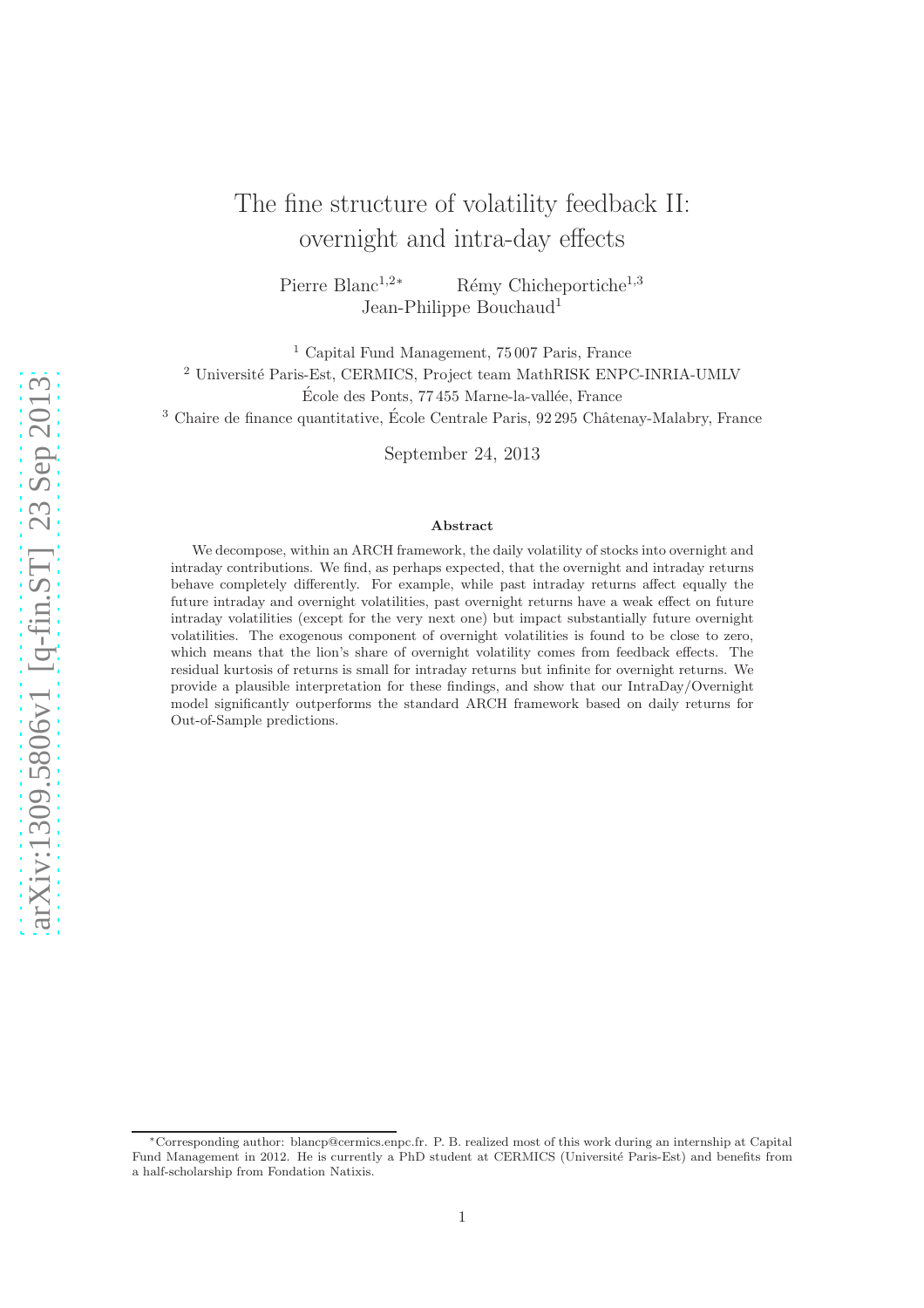### 1 Introduction

The ARCH (auto-regressive conditional heteroskedastic) framework was introduced in [\[8\]](#page-14-0) to account for volatility clustering in financial markets and other economic time series. It posits that the current relative price change  $r_t$  can be written as the product of a "volatility" component  $\sigma_t$ and a certain random variable  $\xi_t$ , of zero mean and unit variance, and that the dynamics of the volatility is self-referential in the sense that it depends on the past returns themselves as:

<span id="page-1-1"></span>
$$
\sigma_t^2 = s^2 + \sum_{\tau=1}^q K(\tau) r_{t-\tau}^2 \equiv s^2 + \sum_{\tau=1}^q K(\tau) \sigma_{t-\tau}^2 \xi_{t-\tau}^2,\tag{1}
$$

where  $s^2$  is the "baseline" volatility level, that would obtain in the absence of any feedback from the past, and  $K(\tau)$  is a kernel that encodes the strength of the influence of past returns. The model is well defined and leads to a stationary time series whenever the feedback is not too strong, i.e. when  $\sum_{\tau=1}^{q} K(\tau) < 1$ . A very popular choice, still very much used both in the academic and professional literature, is the so called "GARCH" (Generalized ARCH), that corresponds to an exponential kernel,  $K(\tau) = q e^{-\tau/\tau_p}$ , with  $q \to \infty$ . However, the long-range memory nature of the volatility correlations in financial markets suggests that a power-law kernel is more plausible — a model called "FIGARCH", see [\[4,](#page-14-1) [2\]](#page-14-2) and below.

Now, the ARCH framework implicitly singles out a time scale, namely the time interval over which the returns  $r_t$  are defined. For financial applications, this time scale is often chosen to be one day, i.e. the ARCH model is a model for daily returns, defined for example as the relative variation of price between two successive closing prices. However, this choice of a day as the unit of time is often a default imposed by the data itself. A natural question is to know whether other time scales could also play a role in the volatility feedback mechanism. In our companion paper [\[6\]](#page-14-3), we have studied this question in detail, focussing on time scales larger than (or equal to) the day. We have in fact calibrated the most general model, called "QARCH" [\[16\]](#page-14-4), that expresses the squared volatility as a quadratic form of past returns. This encompasses all models where returns defined over arbitrary time intervals could play a role, as well as (realized) correlations between those — see [\[6\]](#page-14-3) for more precise statements, and  $[14, 19, 5]$  $[14, 19, 5]$  $[14, 19, 5]$  for earlier contributions along these lines.

The main conclusion of our companion paper [\[6\]](#page-14-3) is that while other time scales play a statistically significant role in the feedback process, the *dominant effect* for daily returns is indeed associated with past daily returns. In a first approximation, a FIGARCH model based on daily returns, with an exponentially truncated power-law kernel  $K(\tau) = g\tau^{-\alpha}e^{-\tau/\tau_{\rm p}}$ , provides a good model for stock returns, with  $\alpha \approx 1.1$  and  $\tau_{\rm p} \approx 50$  days. This immediately begs the question: if returns on time scales larger than a day appear to be of lesser importance,<sup>[1](#page-1-0)</sup> what about returns on time scales smaller than a day? For one thing, a trading day is naturally decomposed into trading hours, that define an 'Open to Close' (or 'Intraday') return, and hours where the market is closed but news accumulates and impacts the price at the opening auction, contributing to the 'Close to Open' (or 'Overnight') return. One may expect that the price dynamics is very different in the two cases, for several reasons. One is that many company announcements are made overnight, that can significantly impact the price. The profile of market participants is also quite different in the two cases: while low-frequency participants might choose to execute large volumes during the auction, higher-frequency participants and market-makers are mostly active intraday. In any case, it seems reasonable to distinguish two volatility contributions, one coming from Intraday trading, the second one from Overnight activity. Similarly, the feedback of past returns should also be disentangled into an Intraday contribution and an Overnight contribution. The calibration of an ARCH-like model that distinguishes between Intraday and Overnight returns is the aim of the present paper, and is the content of Section [2.](#page-2-0) We have in fact investigated the role of higher frequency returns as well. For the sake of clarity we will not present this study here, but rather summarize briefly our findings on this point in the conclusion.

The salient conclusions of the present paper are that the Intraday and Overnight dynamics indeed behave completely differently — for example, while the Intraday (Open-to-Close) returns

<span id="page-1-0"></span> $1\text{Note a possible source of confusion here since a FIGARCH model obviously involves many time scales. We need$ to clearly distinguish time lags, as they appear in the kernel  $K(\tau)$ , from time scales, that enter in the definition of the returns themselves.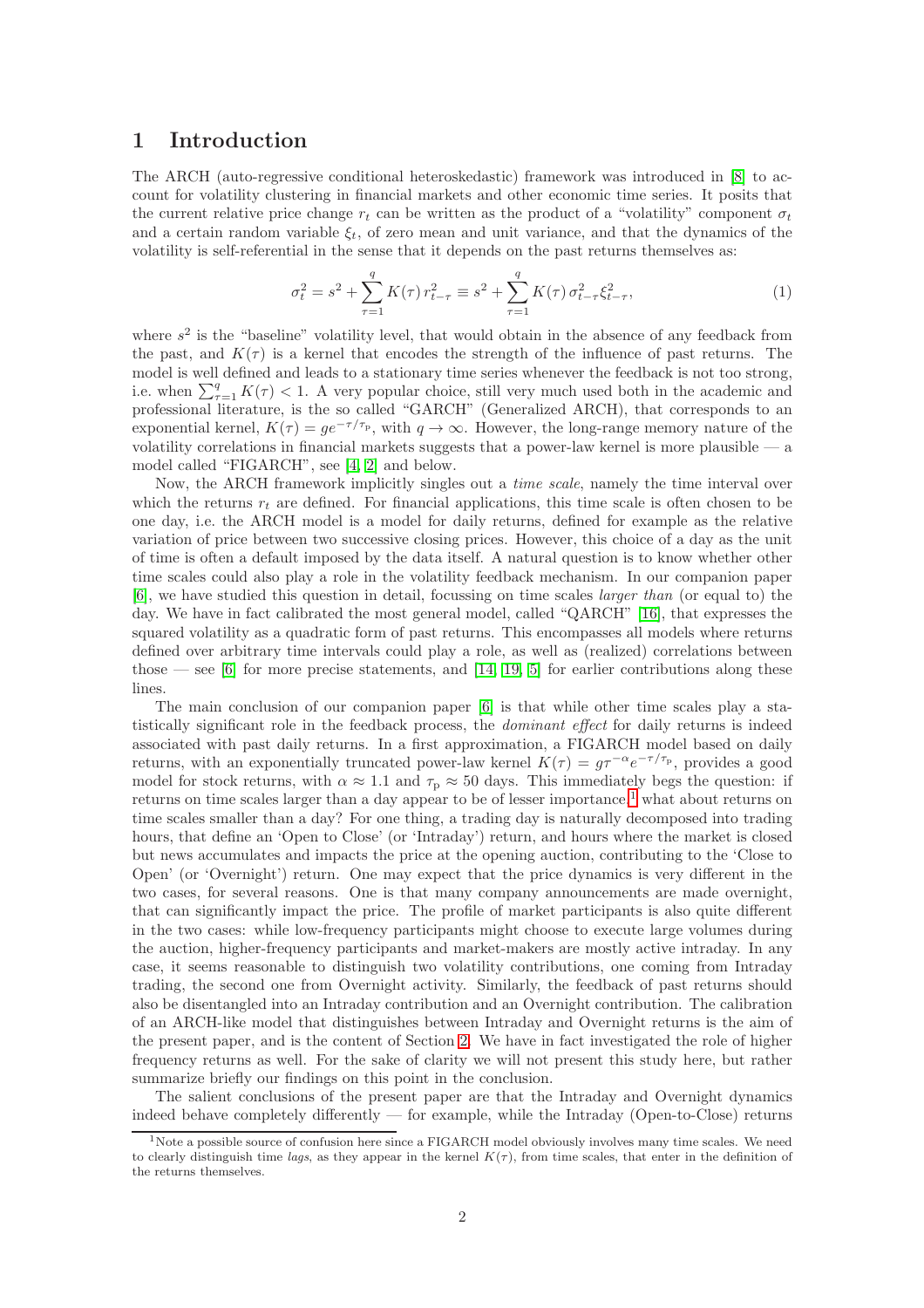impact both the future Intraday and Overnight volatilities in a slowly decaying manner, Overnight (Close-to-Open) returns essentially impact the next Intraday but very little the following ones. However, Overnight returns have themselves a slowly decaying impact on future Overnights. Another notable difference is the statistics of the residual factor  $\xi_t$ , which is nearly Gaussian for Intraday returns, but has an *infinite kurtosis* for Overnight returns. We discuss further the scope of our results in the conclusion Section [4,](#page-13-0) and relegate several more technical details to appendices.

# <span id="page-2-0"></span>2 The dynamics of Close-to-Open and Open-to-Close stock returns and volatilities

Although the decomposition of the daily (Close-to-Close) returns into their Intraday and Overnight components seems obvious and intuitive, very few attempts have actually been made to model them jointly (see [\[10,](#page-14-8) [17\]](#page-14-9)). In fact, some studies even discard overnight returns altogether. In the present section, we define and calibrate an ARCH model that explicitly treats these two contributions separately. We however first need to introduce some precise definitions of the objects that we want to model.

#### 2.1 Definitions, time-line and basic statistics

 $\overline{1}$ 

We consider equidistant time stamps t with  $\Delta t = 1$  day. Every day, the prices of traded stocks are quoted from the opening to the closing hour, but we only keep track of the first and last traded prices. For every stock name a,  $O_t^a$  is the open price and  $C_t^a$  the close price at date t. (In the following, we drop the index  $a$  when it is not explicitly needed). We introduce the following definitions of the geometric returns, volatilities, and residuals:

$$
Intraday return: r_t^{\text{D}} = \ln(C_t/O_t) \qquad \equiv \sigma_t^{\text{D}} \zeta_t^{\text{D}} \qquad (2a)
$$

$$
\text{Overnight return: } r_t^N = \ln(O_t/C_{t-1}) \qquad \qquad \equiv \sigma_t^N \xi_t^N \qquad (2b)
$$

Daily return: 
$$
r_t = \ln(C_t/C_{t-1}) = r_t^p + r_t^N
$$
  $\equiv \sigma_t \xi_t.$  (2c)

<span id="page-2-2"></span> $\mathbf{I}$ 

The following time-line illustrates the definition of the three types of return:

$$
\cdots \longrightarrow C_{t-1} \qquad \underbrace{\underbrace{\text{Night } t}_{r_t^N} \qquad O_t}_{r_t^L} \qquad \underbrace{\underbrace{\text{Day } t}_{r_t^D}}_{r_t^L} \qquad C_t \qquad \underbrace{\underbrace{\text{Night } t+1}_{r_{t+1}^N}}_{r_{t+1}^N} \qquad O_{t+1} \longrightarrow \dots \qquad (3)
$$

To facilitate the reading of our tables and figures, intraday returns are associated with the green color (or light gray) and overnight returns with blue (or dark gray).

Before introducing any model, we discuss the qualitative statistical differences in the series of Open-Close returns  $r_t^{\text{D}}$  and Close-Open returns  $r_t^{\text{N}}$ . First, one can look at Fig. [1](#page-3-0) for a visual impression of the difference: while the intraday volatility is higher than the overnight volatility, the relative importance of "surprises" (i.e. large positive or negative jumps) is larger for overnight returns. This is confirmed by the numerical values provided in Tab. [1](#page-2-1) for the volatility, skewness and kurtosis of the two time series  $r_t^{\text{D}}$  and  $r_t^{\text{N}}$ .

$$
\begin{array}{c|c|c|c} \nJ & \left[ \langle r^{\mathrm{J}} \rangle \right] & \sigma^{\mathrm{J}} = \sqrt{\left[ \langle r^{\mathrm{J}}^2 \rangle \right]} & \left[ \langle r^{\mathrm{J}}^3 \rangle / \langle r^{\mathrm{J}}^2 \rangle^{\frac{3}{2}} \right] & \left[ \langle r^{\mathrm{J}}^4 \rangle / \langle r^{\mathrm{J}}^2 \rangle^2 \right] \\ \n\hline\n\text{D} & 1.2 \, 10^{-4} & 0.022 & -0.12 & 12.9 \\ \n\text{N} & -1.0 \, 10^{-4} & 0.013 & -1.5 & 62.6 \n\end{array}
$$

<span id="page-2-1"></span>Table 1: Distributional properties of intraDay and overNight returns (first four empirical moments).  $\langle \cdot \rangle$  means average over all dates, and  $[\cdot]$  average over all stocks.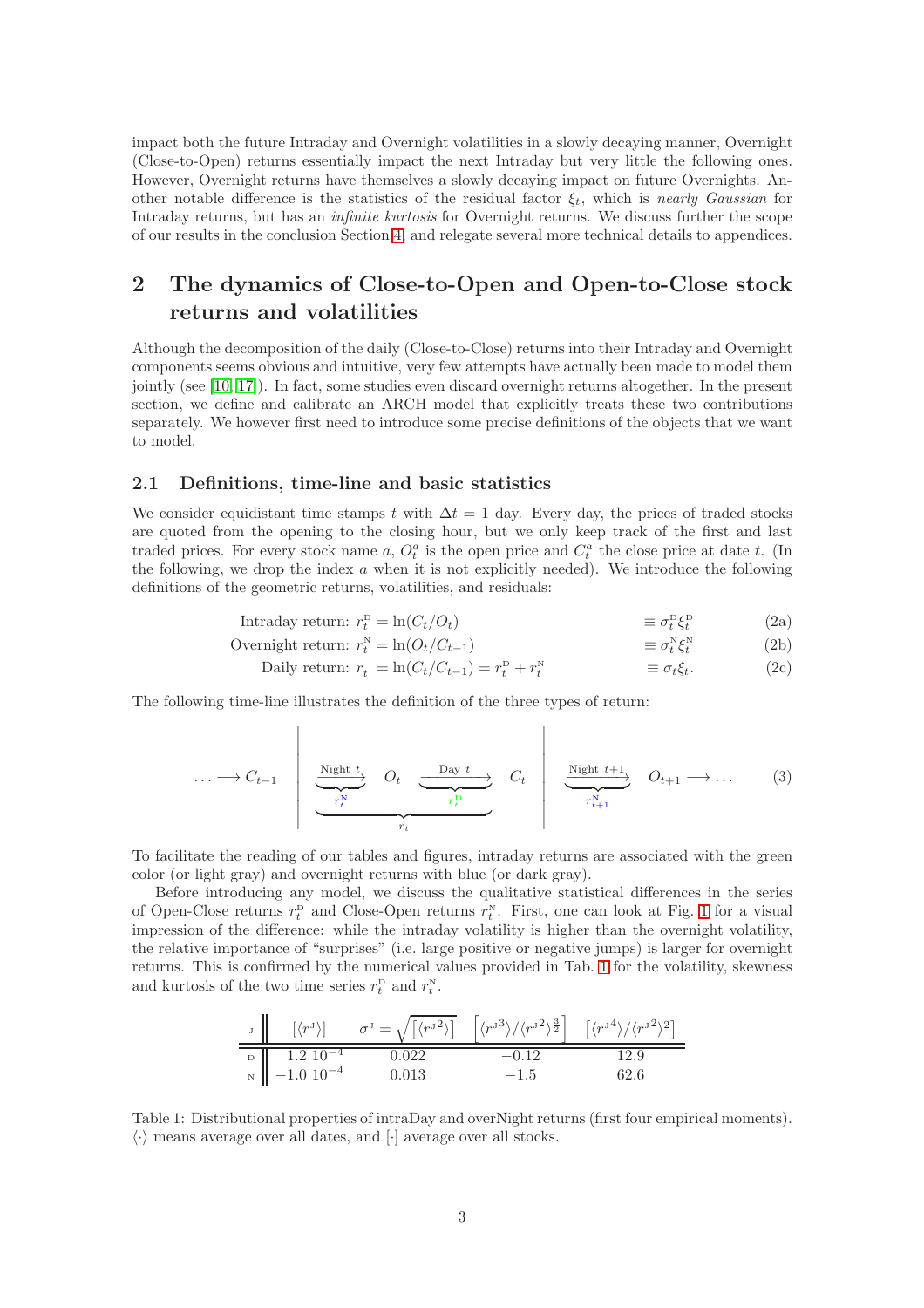

<span id="page-3-0"></span>Figure 1: Example of a historical time serie of stock day returns (top) and overnight returns (bottom).

It is also visible on Fig. [1](#page-3-0) that periods of high volatilities are common to the two series: two minor ones can be observed in the middle of year 2000 and at the beginning of year 2009, and an important one in the middle of year 2002.

An important quantity is the correlation between intraday and overnight returns, which can be measured either as  $\left[\langle r_t^N r_t^D \rangle\right] / \sigma^N \sigma^D$  (overnight leading intraday) or as  $\left[\langle r_t^p r_{t+1}^N \rangle\right] / \sigma^N \sigma^D$  (intraday leading overnight). The statistical reversion revealed by the measured values of the above correlation coefficients (−0.021 and −0.009, respectively) is slight enough (compared to the amplitude and reach of the feedback effect) to justify the assumption of i.i.d. residuals. If there were no linear correlations between Intraday and Overnight returns, the squared volatilities would be exactly additive, i.e.  $\sigma_t^2 \equiv \sigma_t^{D^2} + \sigma_t^{N^2}$ . Deviations from this simple addition of variance rule are below 2%.

#### 2.2 The model

The standard ARCH model recalled in the introduction, Eq. [\(1\)](#page-1-1), can be rewritten identically as:

<span id="page-3-1"></span>
$$
\sigma_t^2 \equiv s^2 + \sum_{\tau=1}^q K(\tau) r_{t-\tau}^N{}^2 + \sum_{\tau=1}^q K(\tau) r_{t-\tau}^D{}^2 + 2 \sum_{\tau=1}^q K(\tau) r_{t-\tau}^N r_{t-\tau}^D,
$$
\n(4)

meaning that there is a unique kernel  $K(\tau)$  describing the feedback of past intraday and overnight returns on the current volatility level.

If however one believes that these returns are of fundamentally different nature, one should expand the model in two directions: first, the two volatilities  $\sigma^{D2}$  and  $\sigma^{N2}$  should have separate dynamics. Second, the kernels describing the feedback of past intraday and overnight returns should a priori be different. This suggests to write the following generalized model for the intraDay volatility:

$$
\sigma_t^{\text{D2}} = s^{\text{D2}} + \sum_{\tau=1}^{\infty} L^{\text{D}\to\text{D}}(\tau) r_{t-\tau}^{\text{D}} + \sum_{\tau=1}^{\infty} K^{\text{DD}\to\text{D}}(\tau) r_{t-\tau}^{\text{D}}^2 + 2 \sum_{\tau=1}^{\infty} K^{\text{ND}\to\text{D}}(\tau) r_{t-\tau}^{\text{D}} r_{t-\tau}^{\text{N}} + \sum_{\tau=0}^{\infty} L^{\text{N}\to\text{D}}(\tau+1) r_{t-\tau}^{\text{N}} + \sum_{\tau=0}^{\infty} K^{\text{NN}\to\text{D}}(\tau+1) r_{t-\tau}^{\text{N}}^2 + 2 \sum_{\tau=0}^{\infty} K^{\text{DN}\to\text{D}}(\tau+1) r_{t-\tau-1}^{\text{D}} r_{t-\tau}^{\text{N}},
$$
\n
$$
(5)
$$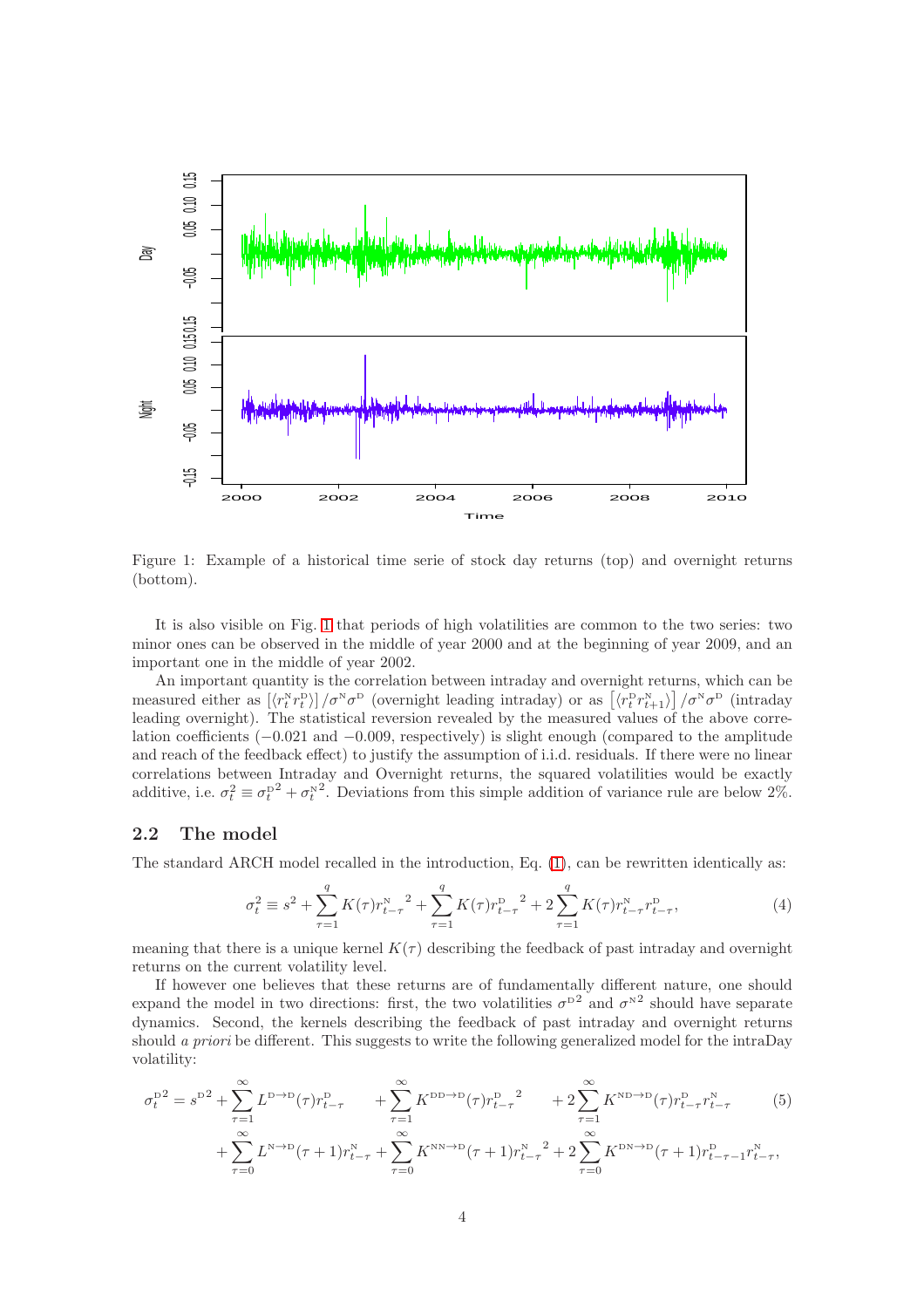where we have added the possibility of a "leverage effect", i.e. terms linear in past returns that can describe an asymmetry in the impact of negative and positive returns on the volatility. The notation used is, we hope, explicit: for example  $K^{\text{DD}\to\text{D}}$  describes the influence of squared intraDay past returns on the current intraDay volatility. Note that the mixed effect of intraDay and overNight returns requires two distinct kernels,  $K^{\text{DN}\to\text{D}}$  and  $K^{\text{ND}\to\text{D}}$ , depending on which comes first in time. Finally, the time-line shown above explains why the  $\tau$  index starts at  $\tau = 1$  for past intraDay returns, but at  $\tau = 0$  for past overNight returns. We posit a similar expression for the overNight volatility:

$$
\sigma_t^{N^2} = s^{N^2} + \sum_{\tau=1}^{\infty} L^{N \to N}(\tau) r_{t-\tau}^N + \sum_{\tau=1}^{\infty} K^{N N \to N}(\tau) r_{t-\tau}^N^2 + 2 \sum_{\tau=1}^{\infty} K^{N D \to N}(\tau) r_{t-\tau}^D r_{t-\tau}^N
$$
\n
$$
+ \sum_{\tau=1}^{\infty} L^{D \to N}(\tau) r_{t-\tau}^D + \sum_{\tau=1}^{\infty} K^{DD \to N}(\tau) r_{t-\tau}^D^2 + 2 \sum_{\tau=1}^{\infty} K^{DN \to N}(\tau) r_{t-\tau-1}^D r_{t-\tau}^N.
$$
\n(6)

The model is therefore fully characterized by two base-line volatilities  $s^{\rm{D}}, s^{\rm{N}},$  four leverage (linear) kernels  $L^{J^*\to J}$ , eight quadratic kernels  $K^{J^*J^*\to J}$ , and the statistics of the two residual noises  $\xi^D, \xi^N$ needed to define the returns, as  $r^j = \sigma^j \xi^j$ . We derive in [A](#page-15-0)ppendix A conditions on the coefficients of the model under which the two volatility processes remain positive at all times. The model as it stands has a large number of parameters; in order to ease the calibration process and gain in stability, we in fact choose to parameterize the  $\tau$  dependence of the different kernels with some simple functions, namely an exponentially truncated power-law for  $K^{J^T J^T \to J}$  and a simple exponential for  $L^{J^*\to J}$ :

<span id="page-4-1"></span><span id="page-4-0"></span>
$$
K(\tau) = g_{\rm p} \tau^{-\alpha} \exp(-\omega_{\rm p} \tau) \, ; \qquad L(\tau) = g_{\rm e} \exp(-\omega_{\rm e} \tau) \, . \tag{7}
$$

The choice of these functions is not arbitrary, but is suggested by a preliminary calibration of the model using a generalized method of moments (GMM), as explained in the companion paper, see Appendix C.2 in Ref. [\[6\]](#page-14-3).

As far as the residuals  $\xi_t^{\text{D}}, \xi_t^{\text{N}}$  are concerned, we assume them to be i.i.d. centered Student variables of unit variance with respectively  $\nu^D > 2$  and  $\nu^N > 2$  degrees of freedom. Contrarily to many previous studies, we prefer to be agnostic about the kurtosis of the residuals rather than imposing a priori Gaussian residuals. It has been shown that while the ARCH feedback effect accounts for volatility clustering and for some positive kurtosis in the returns, this effect alone is not sufficient to explain the observed heavy tails in the return distribution (see for example [\[6\]](#page-14-3)). These tails come from true 'surprises' (often called jumps), that cannot be anticipated by the predictable part of the volatility, and that can indeed be described by a Student (power-law) distribution of the residuals.

#### <span id="page-4-2"></span>2.3 Dataset

The dataset used to calibrate the model is exactly the same as in our companion paper [\[6\]](#page-14-3). It is composed of US stock prices (four points every day: Open, Close, High and Low) for  $N = 280$ stocks present permanently in the  $S\&P-500$  index from Jan. 2000 to Dec. 2009 (T = 2515 days). For every stock a, the daily returns  $(r_t^a)$ , day returns  $(r_t^{p,a})$  and overnight returns  $(r_t^{na})$  defined in Eq.  $(2)$  are computed using only Open and Close prices at every date t. In order to improve the statistical significance of our results, we consider the pool of stocks as a statistical ensemble over which we can average. This means that we assume a universal dynamics for the stocks, a reasonable assumption as we discuss in Appendix [B.](#page-18-0)

Bare stock returns are "polluted" by several obvious and predictable events associated with the life of the company, such as quarterly announcements. They also reflect low-frequency human activity, such as a weekly cyclical pattern of the volatility, which is interesting in itself (see Fig. [2\)](#page-5-0). These are of course real effects, but the ARCH family of models we investigate here rather focuses on the endogenous self-dynamics on top of such seasonal patterns. For example, the quarterly announcement dates are responsible for returns of typically much larger magnitude (approximately three times larger on average for daily returns) that have a very limited feedback in future volatility.

We therefore want to remove all obvious seasonal effects from the dataset, and go through the following additional steps of data treatment before estimating the model. For every stock  $a$ , the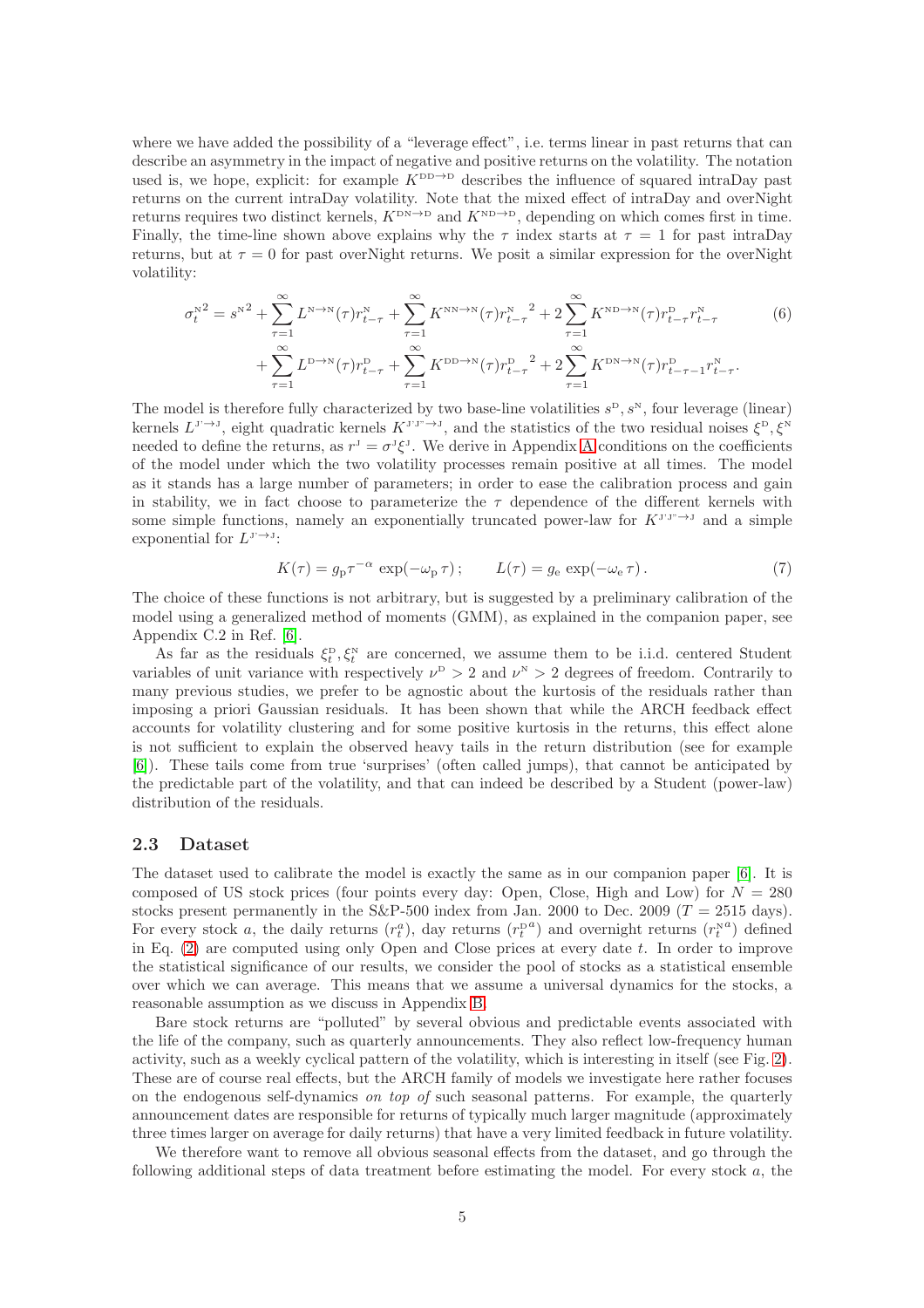

<span id="page-5-0"></span>Figure 2: Normalized weekly seasonality of the volatility. The overnight volatility is that of the previous night (i.e. the volatility of the weekend for Monday and that of Thursday night for Friday).

average over time is denoted  $\langle r_{\cdot}^{a} \rangle := \frac{1}{T} \sum_{t} r_{t}^{a}$ , and for each date t, the cross-sectional average over stocks is  $[r_t] := \frac{1}{N} \sum_a r_t^a$ . All the following normalizations apply both (and separately) for day returns and overnight returns.

- The returns series are first centered around their temporal average:  $r_t^a \leftarrow r_t^a \langle r_{\cdot}^a \rangle$ . In fact, the returns are already nearly empirically centered, since the temporal average is small, see Tab. [1](#page-2-1) above.
- We then divide the returns by the cross-sectional dispersion:

$$
r_t^a \leftarrow r_t^a / \sqrt{[r_t^{\neq a^2}]}.
$$

This normalization<sup>[2](#page-5-1)</sup> removes the historical low-frequency patterns of the volatility, for example the weekly pattern discussed above (Fig. [2\)](#page-5-0). In order to predict the "real" volatility with the model, one must however re-integrate these patterns back into the  $\sigma^{J}$ 's.

• Finally, we normalize stock by stock all the returns by their historical standard deviation: for all stock  $a$ , for all  $t$ ,

$$
r_t^a \leftarrow r_t^a / \sqrt{\langle r^{a} \rangle},
$$

imposing  $\langle r$ <sup>pa2</sup> $\rangle = \langle r$ <sup>Na2</sup> $\rangle \equiv 1$ .

This data treatment allows to consider that the residual volatility of the returns series is independent of the effects we do not aim at modelling, and that the series of all stocks can reasonably be assumed to be homogeneous (i.e. identically distributed), both across stocks and across time. This is necessary in order to calibrate a model that is translational-invariant in time (i.e. only the time lag  $\tau$  enters Eqs. [\(5,](#page-3-1)[6\)](#page-4-0)), and also to enlarge the calibration dataset by averaging the results over all the stocks in the pool — see the discussion in Appendix [B.](#page-18-0)

<span id="page-5-1"></span><sup>&</sup>lt;sup>2</sup> If the element a is not excluded in the average, the tails of the returns are artificially cut-off: when  $|r_t^a| \to \infty$ ,  $|r_t^a|/\sqrt{{[r_t^{\cdot 2}]}}$  is capped at  $\sqrt{N} < \infty$ .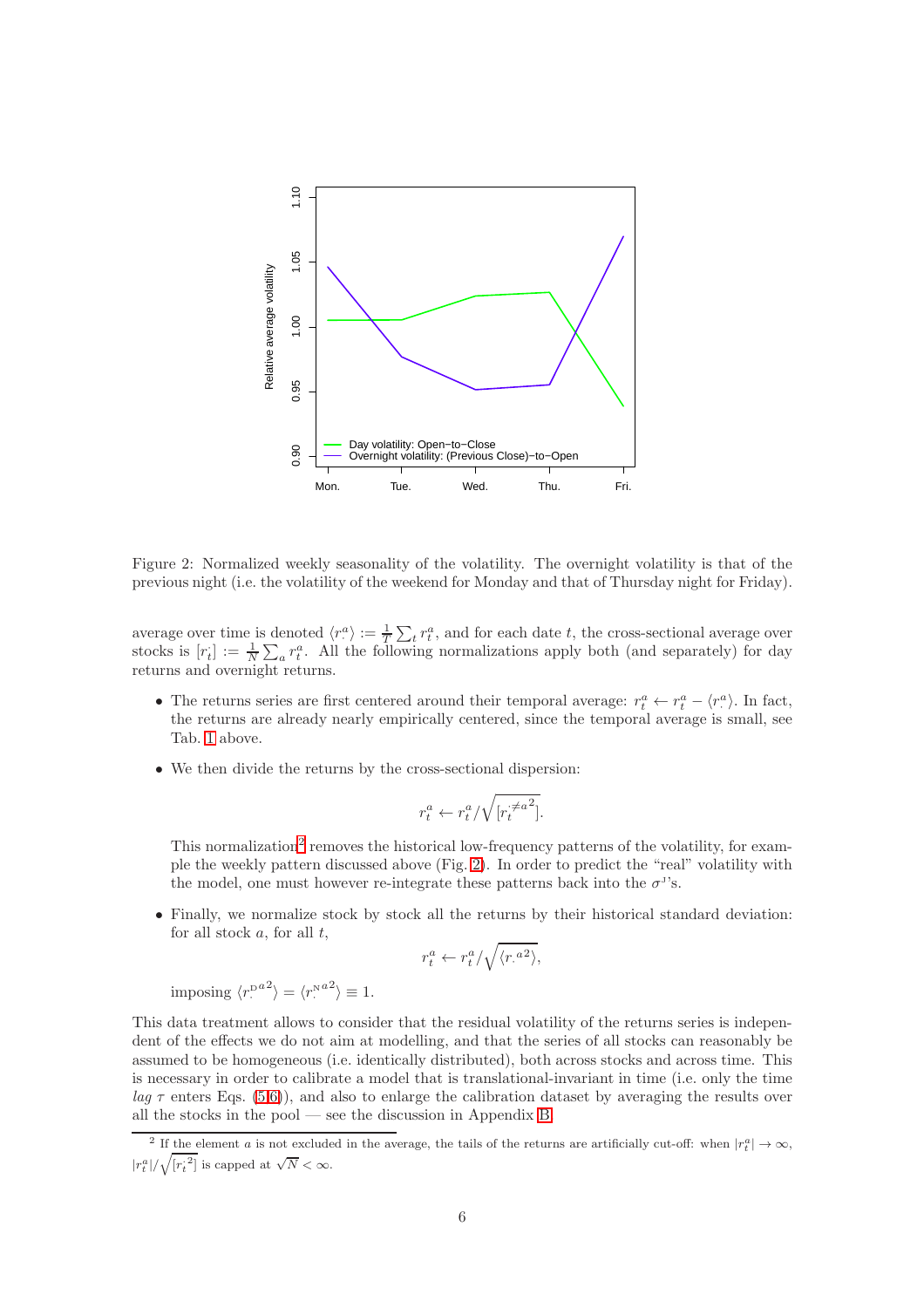#### 2.4 Model estimation

Assuming that the distribution of the residuals is a Student law, the log-likelihood per point of the model can be written as  $(J = D, N)$ :

<span id="page-6-0"></span>
$$
\mathcal{L}(\Theta^J, \nu^J | \{r^D, r^N\}) = \frac{\nu^J}{2} \ln \left| (\nu^J - 2) \sigma_t^2(\Theta^J) \right| - \frac{\nu^J + 1}{2} \ln \left| (\nu^J - 2) \left( \sigma_t^2(\Theta^J) + r_t^{J2} \right) \right|,
$$
 (8)

where  $\sigma_t^{j2} = \sigma_t^2(\Theta^j|\{r^D, r^N\})$  are defined in Eqs. [\(5](#page-3-1)[,6\)](#page-4-0),  $\nu^j$  are the degrees of freedom of the Student residuals, and  $\Theta^J$  denote generically the sets of volatility feedback parameters.

Conditionally on the dataset, we maximize numerically the likelihood of the model, averaged over all dates and all stocks.

Calibration methodology: As mentioned above, we in fact choose to parameterize the feedback kernels as suggested by the results of the method of moments, i.e. exponentially truncated powerlaws for K's and simple exponentials for L's. Imposing these simple functional forms allows us to gain stability and readability of the results. However, the functional dependence of the likelihood on the kernel parameters is not guaranteed to be globally concave, as is the case when it is maximized "freely", i.e. with respect to all individual kernel coefficients  $K(\tau)$  and  $L(\tau)$ , with  $1 \leq \tau \leq q_{\text{free}}$ . This is why we use a three-step approach:

- 1. A first set of kernel estimates is obtained by the Generalized Method of Moments (GMM), see [\[6\]](#page-14-3), and serves as a starting point for the optimization algorithm.
- 2. We then run a Maximum Likelihood Estimation (MLE) of the model-free kernels based on Eq. [\(8\)](#page-6-0), over  $6 \times q_{\text{free}}$  parameters for both  $\Theta^{\text{D}}$  and  $\Theta^{\text{N}}$ , with a moderate value of maximum lag  $q_{\text{free}} = 63 \simeq$  three months. Taking as a starting point the coefficients of step 1 and maximizing with a gradient descent, we obtain a second set of (short-range) kernels.
- 3. Finally, we perform a MLE estimation of the parametrically constrained kernels with the functional forms [\(7\)](#page-4-1) for K's and L's, which only involves  $4 \times 3 + 2 \times 2$  parameters in every set  $\Theta^{\text{D}}$  and  $\Theta^{\text{N}}$ , with now a large value of the maximum lag  $q_{\text{constr}} = 512 \simeq$  two years. Taking as a starting point the functional fits of the kernels obtained at step 2, and maximizing with a gradient descent, we obtain our final set of model coefficients, shown in Tabs. [2](#page-7-0)[,3.](#page-7-1)

Thanks to step 2, the starting point of step 3 is close enough to the global maximum for the likelihood to be locally concave, and the gradient descent algorithm converges in a few steps. The Hessian matrix of the likelihood is evaluated at the maximum to check that the dependency on all coefficients is indeed concave.

The numerical maximization of the likelihood is thus made on 2 or 3 parameters per kernel, independently of the chosen maximum lag  $q_{\text{constr}}$ , that can thus be arbitrarily large with little additional computation cost.

Finally, the degrees of freedom  $\nu$  of the Student residuals are determined using two separate one-dimensional likelihood maximizations (one for  $q = q_{\text{free}}$  and one for  $q = q_{\text{constr}}$ ) and then included as an additional parameter in the MLE of the third step of the calibration. Note that  $\nu$  does not vary significantly at the third step, which means that the estimation of the volatility parameters at the second step can indeed be done independently from that of  $\nu$ .

This somewhat sophisticated calibration method was tested on simulated data, obtaining very good results.

The special case  $s^2 = 0$ : We ran the above calibration protocole on intra-day and overnight volatilities separately.

For the overnight model, this led to a slightly negative value of the baseline volatility  $s^{N^2}$ (statistically compatible with zero). But of course negative values of  $s^2$  are excluded for a stable and positive volatility process. For overnight volatility only, we thus add a step to the calibration protocole, which includes the constraint  $s^N{}^2 = 0$  in the estimation of  $K^{\text{DD}\to\text{N}}$  and  $K^{\text{NN}\to\text{N}}$  (which are the two main contributors to the value of the baseline volatility). For simplicity, we consider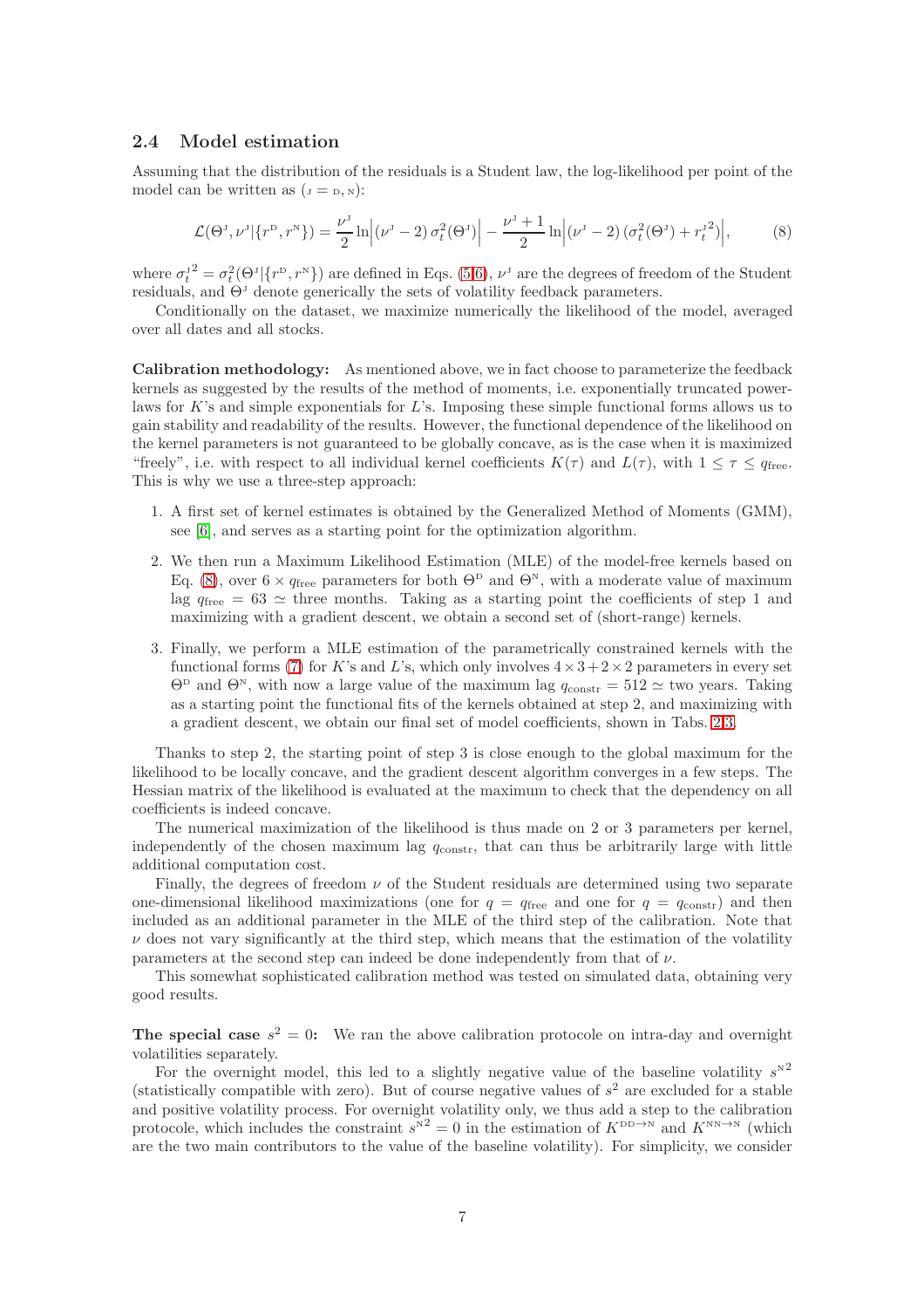here that  $\langle \sigma^{N^2} \rangle = \langle r^{N^2} \rangle = 1$ . We take the results of the preceding calibration as a starting point and freeze all the kernels but  $K^{\text{DD}\to\text{N}}$  and  $K^{\text{NN}\to\text{N}}$ , expressed (in this section only) as follows:

<span id="page-7-2"></span>
$$
K^{\text{DD}\to\text{N}}(\tau) = g \,\tau^{-\alpha_1} \, \exp(-\omega_1 \tau) \,, \qquad K^{\text{NN}\to\text{N}}(\tau) = \gamma \, g \,\tau^{-\alpha_2} \, \exp(-\omega_2 \tau) \,, \tag{9}
$$

where  $g = g(\gamma, \alpha_1, \omega_1, \alpha_2, \omega_2)$  is fixed by the constraint  $s^{N^2} = 0$ :

<span id="page-7-3"></span>
$$
g(\gamma, \alpha_1, \omega_1, \alpha_2, \omega_2) = \frac{1 - c}{h(\alpha_1, \omega_1) + \gamma h(\alpha_2, \omega_2)}; \qquad h(\alpha, \omega) = \sum_{\tau=1}^q \tau^{-\alpha} \exp(-\omega \tau), \qquad (10)
$$

with  $\gamma > 0$  the ratio of the two initial amplitudes, and c the (low) contribution of the fixed 'cross' kernels  $K^{\text{ND}\to\text{N}}$  and  $K^{\text{DN}\to\text{N}}$  to  $s^{\text{N}2}$ . We then maximize the likelihood of the model with respect to the five parameters  $\gamma, \alpha_1, \omega_1, \alpha_2$  and  $\omega_2$ , for which a gradient vector and a Hessian matrix of dimension 5 can be deduced from equations [\(9\)](#page-7-2) and [\(10\)](#page-7-3). The coefficients and confidence intervals of the kernels  $K^{\text{DD}\to\text{N}}$  and  $K^{\text{NN}\to\text{N}}$  are replaced in Sect. [3.1](#page-7-4) by the results of this final step, along with the corresponding value of the overnight baseline volatility,  $s^{N^2} = 0$  in Sect. [3.3.](#page-11-0)

For intra-day volatility instead, the results are given just below, in Sect. [3.1.](#page-7-4)

# 3 Intraday vs. overnight: results and discussions

The calibration of our generalized ARCH framework should determine three families of parameters: the feedback kernels K and L, the statistics of the residuals  $\xi$  and finally the "baseline volatilities"  $s<sup>2</sup>$ . We discuss these three families in turn in the following sections.

#### <span id="page-7-4"></span>3.1 The feedback kernels

In this section, we give the results of the ML estimation of the regression kernels for a maximum lag  $q = 512$ : estimates of the parameters are reported in Tabs. [2](#page-7-0)[,3,](#page-7-1) and the resulting kernels are shown in Fig. [3.](#page-8-0)

| Kernels                                       |                                     | $K(\tau) = g_{\rm p} \tau^{-\alpha} e^{-\omega_{\rm p} \tau}$ | $L(\tau) = g_e e^{-\omega_e \tau}$ |                   |                              |
|-----------------------------------------------|-------------------------------------|---------------------------------------------------------------|------------------------------------|-------------------|------------------------------|
|                                               | $g_{\rm p} \times 10^2$<br>$\alpha$ |                                                               | $\omega_{\rm p} \times 10^2$       | $g_e \times 10^2$ | $\omega_{\rm e} \times 10^2$ |
| $K^{\text{DD}\rightarrow\overline{\text{D}}}$ | $7.99 \pm 0.06$                     | $0.71 \pm 0.003$                                              | $0.64 \pm 0.02$                    |                   |                              |
| $K^{NN\rightarrow D}$                         | $6.53 \pm 0.22$                     | $2.30 \pm 0.07$                                               | $0.04 \pm 0.97$                    |                   |                              |
| $K^{\text{ND}\rightarrow\text{D}}$            | $1.52 \pm 0.17$                     | $1.03 \pm 0.11$                                               | $1.3 \pm 1.2$                      |                   |                              |
| $K^{\rm DN\to D}$                             | $1.35 \pm 0.22$                     | $1.03 \pm 0.17$                                               | $3.0 \pm 4.6$                      |                   |                              |
| $L^{\text{D}\rightarrow\text{D}}$             |                                     |                                                               |                                    | $-4.97 \pm 0.25$  | $18.3 \pm 1.3$               |
| $L^{\text{N}\rightarrow\text{D}}$             |                                     |                                                               |                                    | $-2.83 \pm 0.30$  | $22.3 \pm 2.5$               |

Table 2: Day volatility: estimated kernel parameters for K's and L's, with their asymptotic confidence intervals of level 95%, as computed using the Fisher Information matrix with the Gaussian quantile (1.98).

<span id="page-7-0"></span>

| Kernels                            |                                     | $K(\tau) = g_{\rm p} \tau^{-\alpha} e^{-\omega_{\rm p} \tau}$ | $L(\tau) = g_e e^{-\omega_e \tau}$ |                        |                             |
|------------------------------------|-------------------------------------|---------------------------------------------------------------|------------------------------------|------------------------|-----------------------------|
|                                    | $g_{\rm p} \times 10^2$<br>$\alpha$ |                                                               | $\omega_{\rm p} \times 10^2$       | $g_{\rm e}\times 10^2$ | $\omega_{\rm e}\times 10^2$ |
| $K^{\text{DD}\rightarrow N}$       | $6.59 \pm 0.33$                     | $0.80 \pm 0.02$                                               | $1.4 \pm 0.4$                      |                        |                             |
| $K^{\text{NN}\rightarrow\text{N}}$ | $3.64 \pm 0.17$                     | $0.58 \pm 0.01$                                               | $0.58 \pm 0.04$                    |                        |                             |
| $K^{\text{ND}\rightarrow\text{N}}$ | $1.39 \pm 0.11$                     | $0.74 \pm 0.03$                                               | $0.42 \pm 0.12$                    |                        |                             |
| $K^{\text{DN}\to\text{N}}$         | $-1.00 \pm 0.29$                    | $4.22 \pm 2.44$                                               | $0.02 \pm 23$                      |                        |                             |
| $L^{\text{D}\rightarrow\text{N}}$  |                                     |                                                               |                                    | $-2.09 \pm 0.05$       | $5.5 \pm 0.2$               |
| $L^{\text{N}\rightarrow\text{N}}$  |                                     |                                                               |                                    | $-2.03 \pm 0.20$       | $13.1 \pm 2.2$              |

<span id="page-7-1"></span>Table 3: Overnight volatility: estimated kernel parameters for  $K$ 's and  $L$ 's, with their asymptotic confidence intervals of level 95%, as computed using the Fisher Information matrix with the Gaussian quantile (1.98).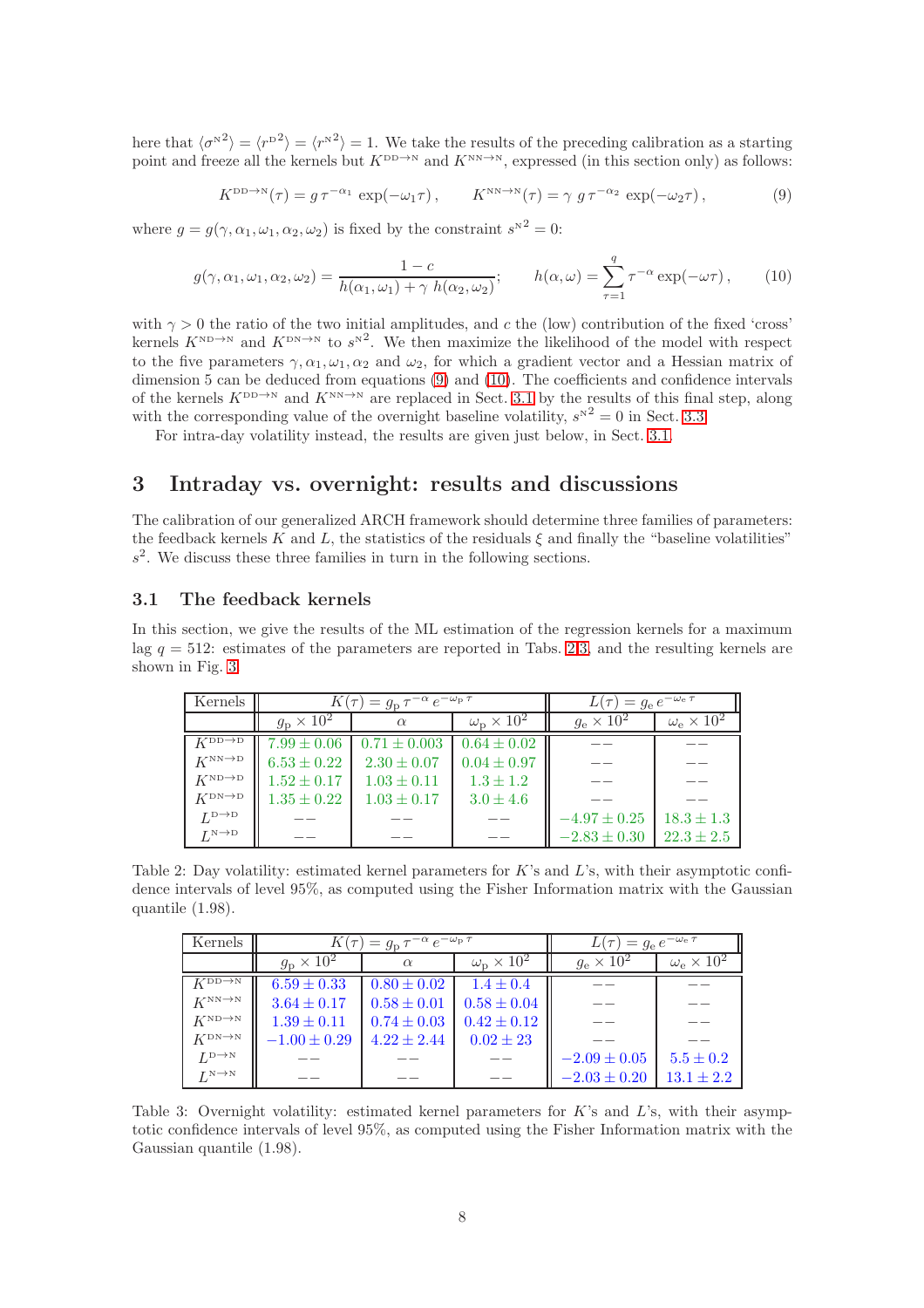<span id="page-8-1"></span>

(a) Quadratic  $K(\tau)$  kernels in log-log scale. For 'DN→N', the absolute value of the (negative) kernel is plotted.



(b) Linear  $L(\tau)$  kernels in lin-log scale. All leverage kernels are negative, so  $-L(\tau)$  are plotted.

<span id="page-8-0"></span>Figure 3: Estimated kernels, impacting IntraDays in (light) green, OverNights in (dark) blue.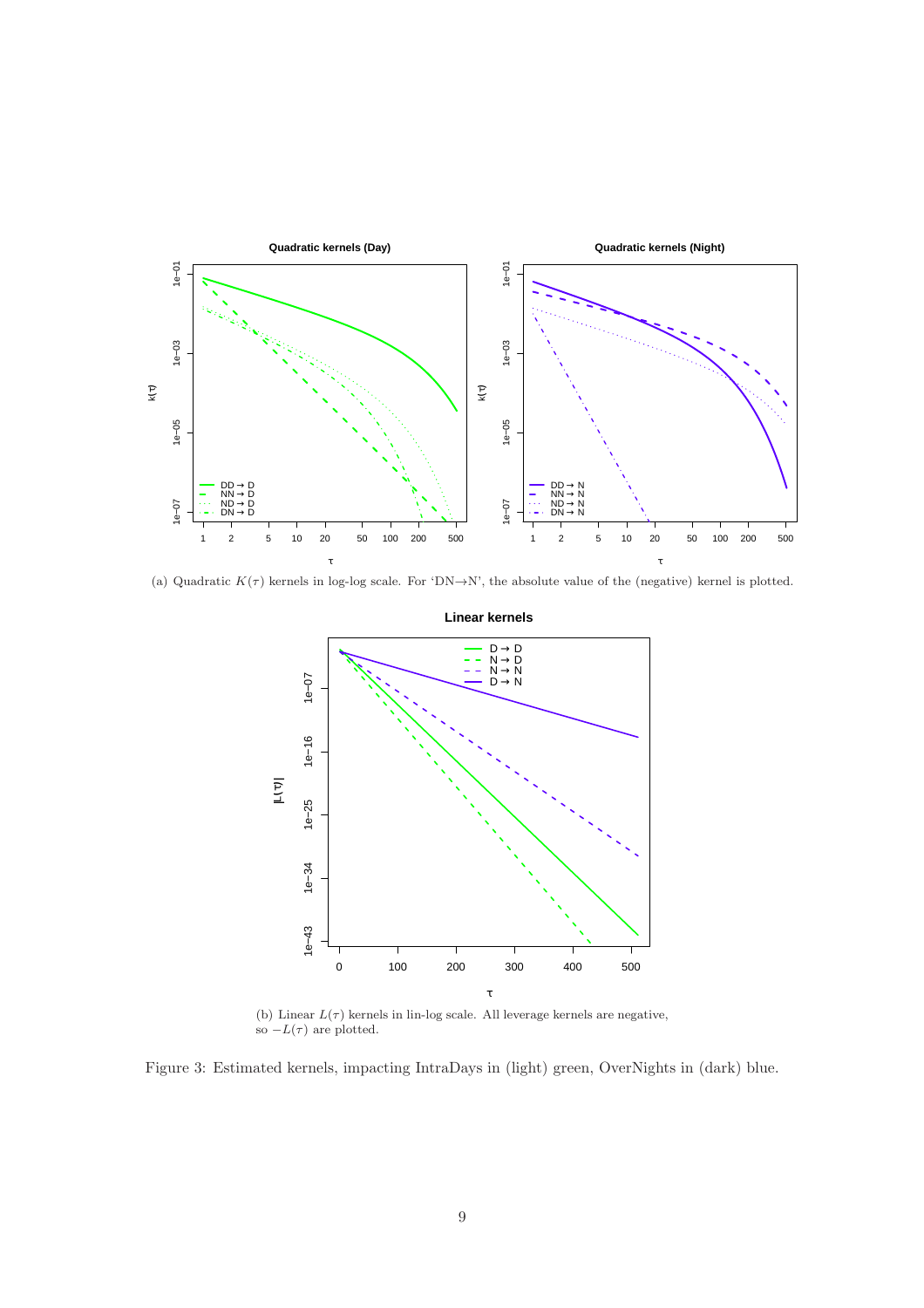We define the exponential characteristic times  $\tau_p := 1/\omega_p$  and  $\tau_e := 1/\omega_e$ , for which qualitative interpretation is easier than for  $\omega_{\rm p}$  and  $\omega_{\rm e}$ . In the case of the quadratic kernels (of type K),  $\tau_{\rm p}$ represents the lag where the exponential cut-off appears, after which the kernel decays to zero quickly. One should note that in three cases, we have  $\omega_{\rm p} - \Delta \omega_{\rm p} < 0$ . These correspond to kernels with  $\alpha > 1$ , which means that the power-law decays quickly by itself. In these cases the identifiability of  $\omega_{\rm p}$  is more difficult and cut-off times are ill-determined, since the value of  $\omega_{\rm p}$  only matters in a region where the kernels are already small. The exponential term  $\exp(-\omega_p \tau)$  could be removed from the functional form of equation [\(7\)](#page-4-1), for these kernels only (the calibration would then modify very slightly the value of the power-law exponent  $\alpha$ ).

Intraday volatility: From Tab. [2](#page-7-0) and Fig. [3\(a\),](#page-8-1) we see that all intraday quadratic kernels are positive. However, a clear distinction is observed between intraday feedback and overnight feedback: while the former is strong and decays slowly ( $\alpha = 0.71$  and  $\tau_{\rm p} = 157$  days), the latter decays extremely steeply  $(\alpha = 2.30)$  and is quickly negligible, except for the intraday immediately following the overnight, where the effect is as strong as that of the previous intraday. The cross kernels ( $_{ND} \rightarrow D$  or  $_{DN} \rightarrow D$ ) are both statistically significant, but are clearly smaller, and decay faster, than the  $DD \rightarrow D$  effect.

As far as the leverage effect is concerned, both L's are found to be negative, as expected, and of similar decay time:  $\tau_e \approx 5$  days (one week). However, the amplitude for their immediate impact is two times smaller for past overnight returns:  $L^{N \to D} = -0.0283$  versus  $L^{D \to D} = -0.0497$ .

In summary, the most important part of the feedback effect on the intraday component of the volatility comes from the past intradays themselves, except for the very last overnight, which also has a strong impact — as intuitively expected, a large return overnight leads to a large immediate reaction of the market as trading resumes. However, this influence is seen to decay very quickly with time. Since a large fraction of company specific news release happen overnight, it is tempting to think that large overnight returns are mostly due to news. Our present finding would then be in line with the general result reported in [\[12\]](#page-14-10): volatility tends to relax much faster after a news-induced jump than after endogenous jumps.

Overnight volatility: In the case of overnight volatility, Tab. [3](#page-7-1) and Fig. [3\(a\)](#page-8-1) illustrate that the influence of past intradays and past overnights is similar:  $K^{\text{DD}\to\text{N}}(\tau) \approx K^{\text{NN}\to\text{N}}(\tau)$ , in particular when both are large. The cross kernels now behave quite differently: whereas the behavior of  $K^{\text{ND}\to\text{N}}$  is not very different from that of  $K^{\text{DD}\to\text{N}}$  or  $K^{\text{NN}\to\text{N}}$  (although its initial amplitude is four times smaller),  $K^{\text{DN}\to\text{N}}(\tau)$  is negative and small, but is hardly significant for  $\tau \geq 2$ . Interestingly, as pointed out above, the equality  $K^{\text{ND}\to\text{N}} = K^{\text{DD}\to\text{N}} = K^{\text{NN}\to\text{N}}$  means that it is the full Close-to-Close return that is involved in the feedback mechanism on the next overnight. What we find here is that this equality very roughly holds, suggesting that, as postulated in standard ARCH approaches, the daily close to close return is the fundamental object that feedbacks on future volatilities. However, this is only approximately true for the *overnight volatility*, while the intraday volatility behaves very differently (as already said, for intraday returns, the largest part of the feedback mechanism comes from past intradays only, and the very last overnight).

Finally, the leverage kernels behave very much like for the intraday volatility. In fact, the  $N \rightarrow N$ leverage kernel is very similar to its  $N \to D$  counterpart, whereas the decay of the  $D \to N$  kernel is slower ( $\tau_e \approx 18$  days, nearly one month).

Stability and positivity: We checked that these empirically-determined kernels are compatible with a stable and positive volatility process. The first obvious condition is that the system is stable with positive baseline volatilities  $s^3$ . The self-consistent equations for the average volatilities read: (neglecting small cross correlations):

$$
\langle \sigma^{\mathbf{D}^2} \rangle = s^{\mathbf{D}^2} + \langle \sigma^{\mathbf{D}^2} \rangle \sum_{\tau=1}^{\infty} K^{\mathbf{D}^2 \to \mathbf{D}}(\tau) + \langle \sigma^{\mathbf{N}^2} \rangle \sum_{\tau=1}^{\infty} K^{\mathbf{N}^2 \to \mathbf{D}}(\tau), \tag{11}
$$

$$
\langle \sigma^{N^2} \rangle = s^{N^2} + \langle \sigma^{D^2} \rangle \sum_{\tau=1}^{\infty} K^{DD \to N}(\tau) + \langle \sigma^{N^2} \rangle \sum_{\tau=1}^{\infty} K^{NN \to N}(\tau). \tag{12}
$$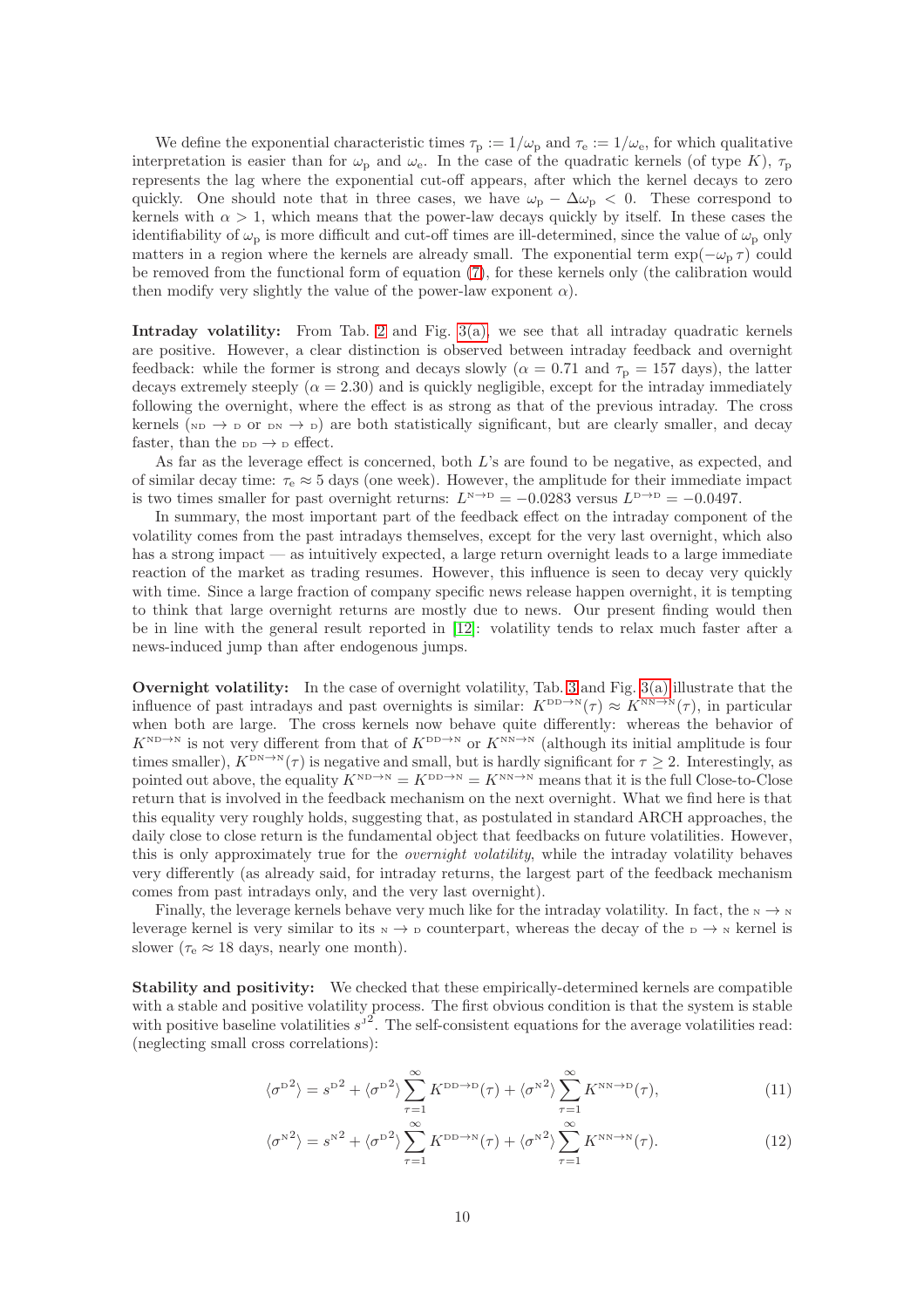

<span id="page-10-0"></span>Figure 4: CDF  $\mathbb{P}(|\xi| > y)$  of the residuals  $\xi^{\text{D}}$  and  $\xi^{\text{N}}$ , in log-log scale.

This requires that the two eigenvalues of the  $2 \times 2$  matrix of the corresponding linear system are less than unity, i.e.

<span id="page-10-1"></span>
$$
\frac{1}{2}\left|\widehat{K}^{\text{DD}\to\text{D}} + \widehat{K}^{\text{NN}\to\text{N}} \pm \sqrt{(\widehat{K}^{\text{DD}\to\text{D}} - \widehat{K}^{\text{NN}\to\text{N}})^2 + 4\widehat{K}^{\text{NN}\to\text{D}}\widehat{K}^{\text{DD}\to\text{N}}}\right| < 1,
$$
 (13)

where the hats denote the integrated kernels, schematically  $\widehat{K} = \sum_{\tau=1}^{\infty} K(\tau)$ . This is indeed verified empirically, the eigenvalues being  $\lambda_1 \simeq 0.94$  ,  $\lambda_2 \simeq 0.48$ .

Moreover, for intra-day and overnight volatilities separately, we checked that our calibrated kernels are compatible with the two positivity conditions derived in Appendices [A.2,](#page-16-0)[A.3](#page-17-0) : the first one referring to the cross kernels  $K^{\text{ND}\to}$  and  $K^{\text{DN}\to}$ , and the second one to the leverage kernels  $L^{\text{D}\to}$ and  $L^{\mathbb{N}}$ . For  $q = 512$ , the criteria fail for two spurious reasons. Firstly, for lags greater than their exponential cut-offs, the quadratic kernels vanish quicker than the 'cross' kernels, which makes the " $\tau$  by  $\tau$ " criterium fail. Secondly, the criterium  $L^{\dagger} K^{-1} L \leq 4s^2$  cannot be verified for overnight volatility with  $s^{N^2} = 0$  (for lower values of q, using the same functional forms and coefficients for the kernels,  $s^{N^2}$  rises to a few percents). These two effects can be considered spurious because the long-range contributions have a weak impact on the volatilities and cannot in deed generate negative values, as we checked by simulating the volatility processes with  $q = 512$ . We thus restricted the range to  $q = 126$  (= six months) in order to test our results with the two positive volatility criteria (again, see Appendix [A\)](#page-15-0). For the ill-determined exponential decay rates  $\omega_{\rm p}$ , the upper bounds of the confidence intervals are used. The two criteria are then indeed verified for both intra-day and overnight volatilities.

#### 3.2 Distribution of the residuals

As mentioned above, we assume that the residuals  $\xi$  (i.e. the returns divided by the volatility predicted by the model) are Student-distributed. This is now common in ARCH/GARCH literature and was again found to be satisfactory in our companion paper [\[6\]](#page-14-3). The fact that the  $\xi$  are not Gaussian means that there is a residual surprise element in large stock returns, that must be interpreted as true 'jumps' in the price series.

The tail cumulative distribution function (CDF) of the residuals is shown in Fig. [4](#page-10-0) for both intraday and overnight returns, together with Student best fits, obtained with long feedback kernels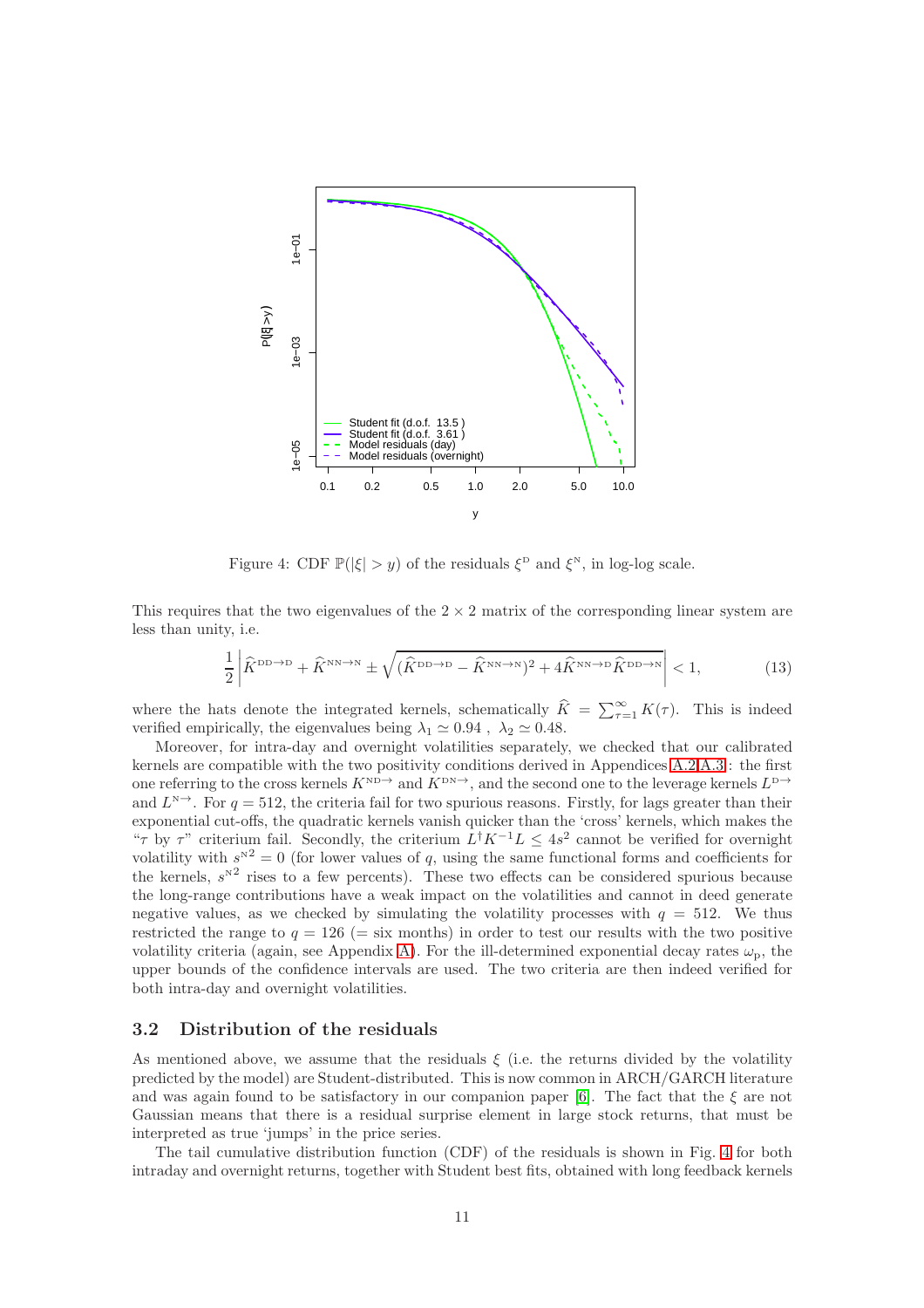|                        | 21     | 42      | 512     |  |
|------------------------|--------|---------|---------|--|
| $\nu^{\rm D}(\pm 0.3)$ | 10.7   | 12.6    | 13.5    |  |
| $\pm 0.02$             | 3.49   | 3.58    | 3.61    |  |
|                        | 18.1\% | 12.8%   | $8.5\%$ |  |
|                        | 14.0%  | $7.3\%$ | $0.0\%$ |  |

<span id="page-11-1"></span>Table 4: Baseline volatility and tail index of the Student residuals for several maximum lags q.

 $(q = 512)$ . This reveals a clear difference in the statistical properties of  $\xi^{\text{D}}$  and  $\xi^{\text{N}}$ . First, the Student fit is better for overnight residuals than for intraday residuals, in particular far in the tails. More importantly, the number of degrees of freedom  $\nu$  is markedly different for the two types of residuals: indeed, our MLE estimation yields  $\nu^{\rm D} = 13.5$  and  $\nu^{\rm N} = 3.61$  as reported in Tab. [4,](#page-11-1) resulting in values of the residual kurtosis  $\kappa^D = 3 + 6/(\nu^D - 4) = 3.6$  and  $\kappa^N = \infty$ . This result must be compared with the empirical kurtosis of the returns that was measured directly in Sect. [2.](#page-2-0) The intuitive conclusion is that the large (infinite?) kurtosis of the overnight returns cannot be attributed to fluctuations in the volatility, but rather, as mentioned above, to large jumps related to overnight news. This clear qualitative difference between intraday and overnight returns is a strong argument justifying the need to treat these effects separately, as proposed in this paper.

We have also studied the evolution of  $\nu^{\text{D}}$  and  $\nu^{\text{N}}$  as a function of the length q of the memory kernel, see Tab. [4.](#page-11-1) If longer memory kernels allow to account for more of the dynamics of the volatility, less kurtic residuals should be found for larger  $q$ 's. This is indeed what we find, in particular for intraday returns, for which  $\nu^{\text{D}}$  increases from 10.7 for  $q = 21$  to 13.5 for  $q = 512$ . The increase is however much more modest for overnight returns. We propose below an interpretation of this fact.

#### <span id="page-11-0"></span>3.3 Baseline volatility

Finally, we want to study the ratio  $\rho^J = s^{J^2}/\langle {\sigma'}^2 \rangle$ , which can be seen as a measure of the relative importance of the baseline component of the volatility, with respect to the endogenous feedback component.<sup>[3](#page-11-2)</sup> The complement  $1 - \rho^j$  gives the relative contribution of the feedback component, given by  $\widehat{K}^{\text{DD}\to \text{J}} + \widehat{K}^{\text{NN}\to \text{J}}$  in the present context.<sup>[4](#page-11-3)</sup>

The results for  $\rho^J$  are given in Tab. [4](#page-11-1) for  $q = 21, 42$  and 512: as mentioned above, a larger q explains more of the volatility, therefore reducing the value of both  $\rho^{\rm D}$  and  $\rho^{\rm N}$ . While  $\rho^{\rm D}$ is small ( $\sim$  0.1) and comparable to the value found for the daily ARCH model studied in the companion paper [\[6\]](#page-14-3), the baseline contribution is nearly zero for the overnight volatility. We find this result truly remarkable, and counter-intuitive at first sight. Indeed, the baseline component of the volatility is usually associated to exogenous factors, which, as we argued above, should be dominant for  $\sigma^N$  since many unexpected pieces of news occur overnight!

Our interpretation of this apparent paradox relies on the highly kurtic nature of the overnight residual, with a small value  $\nu^N \approx 3.6$  as reported above. The picture is thus as follows: most overnights are news-less, in which case the overnight volatility is completely fixed by feedback effects, set by the influence of past returns themselves. The overnights in which important news is released, on the other hand, contribute to the tails of the residual  $\xi^N$ , because the large amplitude of these returns could hardly be guessed from the previous amplitude of the returns. Furthermore, the fact that  $K^{NN\to D}$  decays very quickly is in agreement with the idea, expressed in [\[12\]](#page-14-10), that the impact of news (chiefly concentrated overnight) on volatility is short-lived.[5](#page-11-4)

In conclusion, we find that most of the predictable part of the overnight volatility is of endogenous origin, but that the contribution of unexpected jumps reveals itself in the highly non-Gaussian statistics of the residuals. The intraday volatility, on the other hand, has nearly Gaussian residuals but still a very large component of endogenous volatility  $(1 - \rho^D \approx 90\%).$ 

<sup>&</sup>lt;sup>3</sup>In fact, the stability criterion for our model reads  $\rho^J > 0$ , which is found to be satisfied by our calibration, albeit marginally for the overnight volatility.

<span id="page-11-3"></span><span id="page-11-2"></span><sup>&</sup>lt;sup>4</sup>The cross terms  $K^{J^*J^*} \rightarrow J$  are not exactly zero since day/night and night/day next correlations are small but finite, but their contribution is less than one order of magnitude lower than the  $K^{J'J'\to J}$ .

<span id="page-11-4"></span><sup>5</sup>This effect was confirmed recently in [\[7\]](#page-14-11) using a direct method: the relaxation of volatility after large overnight jumps of either sign is very fast, much faster than the relaxation following large intraday jumps.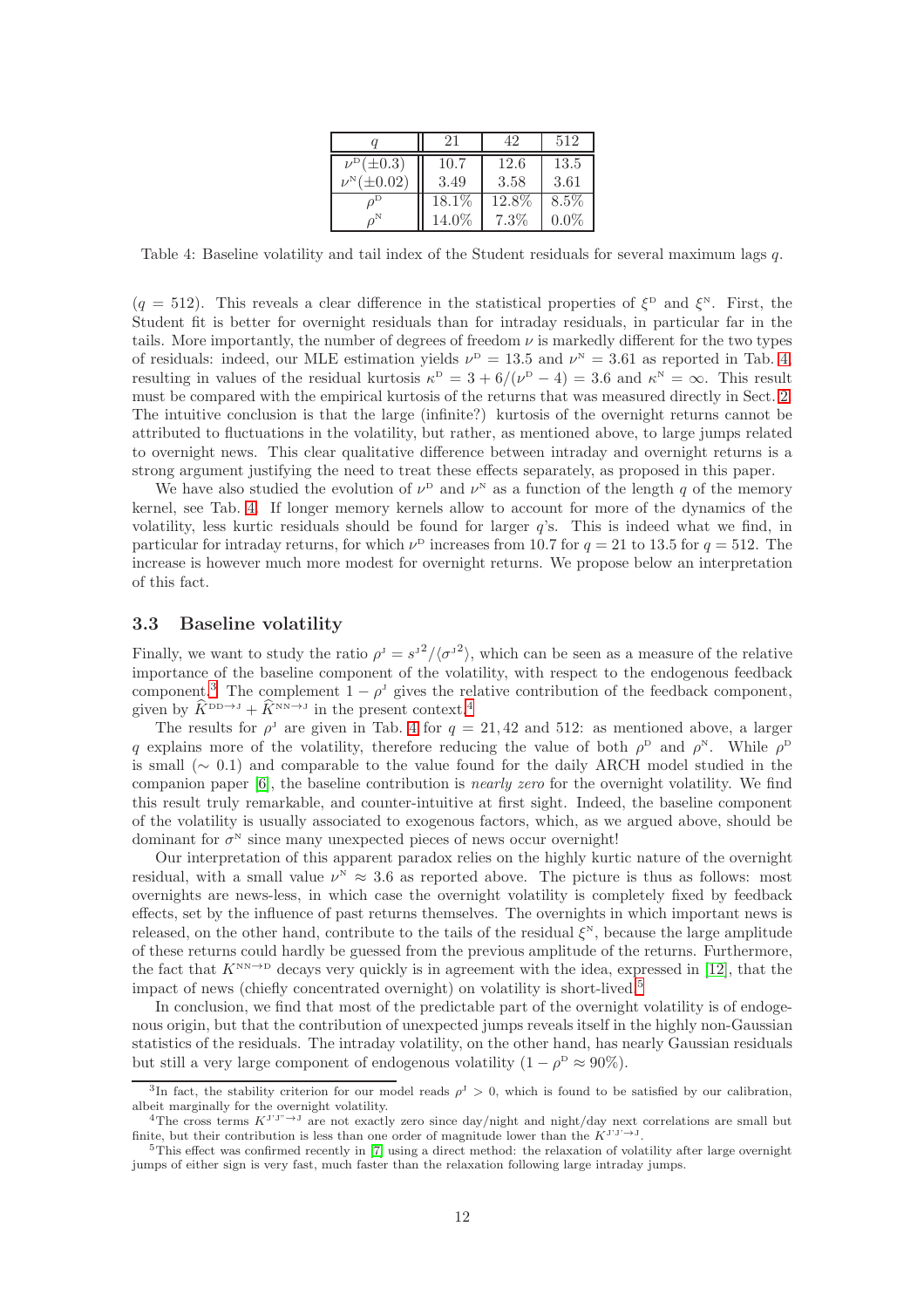#### 3.4 In-Sample and Out-of-Sample tests

In order to compare our bivariate IntraDay/Overnight volatility prediction model with the standard ARCH model for daily (close-to-close) volatility, we ran In-Sample (IS) and Out-of-Sample (OS) likelihood computations with both models. Of course, in order to compare models, the same quantities must be predicted. A daily ARCH model that predicts the daily volatility  $\sigma_t^2$  at date t can predict intraday and overnight volatilities as follows:

<span id="page-12-0"></span>
$$
\widehat{\sigma}^2_t = \frac{\left[\langle r^{22} \rangle\right]}{\left[\langle r^2 \rangle\right]} \sigma_t^2 \ , \quad \widehat{\sigma}^2_t = \frac{\left[\langle r^{22} \rangle\right]}{\left[\langle r^2 \rangle\right]} \sigma_t^2 \ , \tag{14}
$$

where  $[\langle \cdot \rangle]$  is the average over all dates and all stocks, and as in Sect. [2,](#page-2-0)  $r_t = r_t^D + r_t^N$  is the daily  $(closed-to-close)$  return of date t. Similarly, our bivariate intraday/overnight model that provides predictions for intraday and overnight volatilities separately can give the following estimation of the daily volatility:

<span id="page-12-1"></span>
$$
\widehat{\sigma}_t^2 = \sigma_t^{\mathrm{D}^2} + \sigma_t^{\mathrm{N}^2} + 2 \left[ \langle r^{\mathrm{D}} r^{\mathrm{N}} \rangle \right]. \tag{15}
$$

For each of the 6 predictions (of the intraday, overnight and daily volatilities by the two models separately, bivariate intraday/overnight and standard ARCH), we use the following methodology:

- The pool of stock names is split in two halves, and the model parameters are estimated separately on each half.
- The "per point" log-likelihood [\(8\)](#page-6-0) is computed for both sets of parameters, once with the same half dataset as used for the calibration (In-Sample), and once with the other half dataset (Out-of-Sample, or "control"). We compute the log-likelihoods for intraday and overnight volatilities  $(J \in \{D, N\})$ , and for daily volatility:

Bivariate models: 
$$
\mathcal{L}^{biv}(\sigma^J, \nu^J, r^J)
$$
 and  $\mathcal{L}^{biv}(\hat{\sigma}, \nu^{\text{daily}}, r^{\text{daily}})$ ;  
Standard ARCH models:  $\mathcal{L}^{\text{std}}(\hat{\sigma^J}, \nu^J, r^J)$  and  $\mathcal{L}^{\text{std}}(\sigma, \nu^{\text{daily}}, r^{\text{daily}})$ ;

where  $\mathcal{L}^{\text{biv}}$  is computed in the bivariate model (i.e. with six regressors: four quadratic and two linear) and  $\mathcal{L}^{\text{std}}$  is computed in the standard ARCH model (i.e. with two regressors: one quadratic and one linear), and  $\hat{\sigma}$  and  $\hat{\sigma}$  are as given by equations [\(14\)](#page-12-0) and [\(15\)](#page-12-1).

• The IS log-likelihood  $\mathcal{L}_{IS}$  of the model is computed as the average of the two In-Sample results, and similarly for the OS log-likelihood  $\mathcal{L}_{\text{OS}}$ . We call  $l_{\text{IS}} = \exp(\mathcal{L}_{\text{IS}})$  and  $l_{\text{OS}} = \exp(\mathcal{L}_{\text{OS}})$  the average likelihood per point (ALpp) of the model IS and OS, expressed as percentages, that are two proxies of the "probability that the sample data were generated by the model".

We then use the values of  $l_{\rm IS}$  and  $l_{\rm OS}$  to compare models. For a "good" model, these values must be as high as possible, but they must also be close to each other. As a matter of fact, if  $l_{\text{IS}}$  is significantly greater than  $l_{OS}$ , the model may be over-fitting the data. On the contrary, if  $l_{OS}$  is greater than  $l_{\text{IS}}$ , which seems counter-intuitive, the model may be badly calibrated. The results of this model comparison are given in Tab. [5:](#page-13-1) the bivariate intraday/overnight model has a higher likelihood than the standard daily ARCH model, both In-Sample (this was to be expected even from pure over-fitting due to additional parameters) and Out-of-Sample (thus outperforming in predicting the "typical" random realization of the returns).

The likelihoods of the predictions obtained with equations [\(14\)](#page-12-0) and [\(15\)](#page-12-1) are marked with the exponent † in Tab. [5.](#page-13-1) For these likelihoods, "In-Sample" simply means that the same half of the stock pool was used for the calibration of the model and for the estimation of the likelihood, although different types of returns are considered. Similarly, "Out-of-Sample" likelihoods are estimated on the other half of the stock pool. These values serve as comparison benchmarks between the two models.

We see that in all cases, the bivariate IntraDay/Overnight significantly outperforms the standard daily ARCH framework, in particular concerning the prediction of the total (Close-Close) volatility.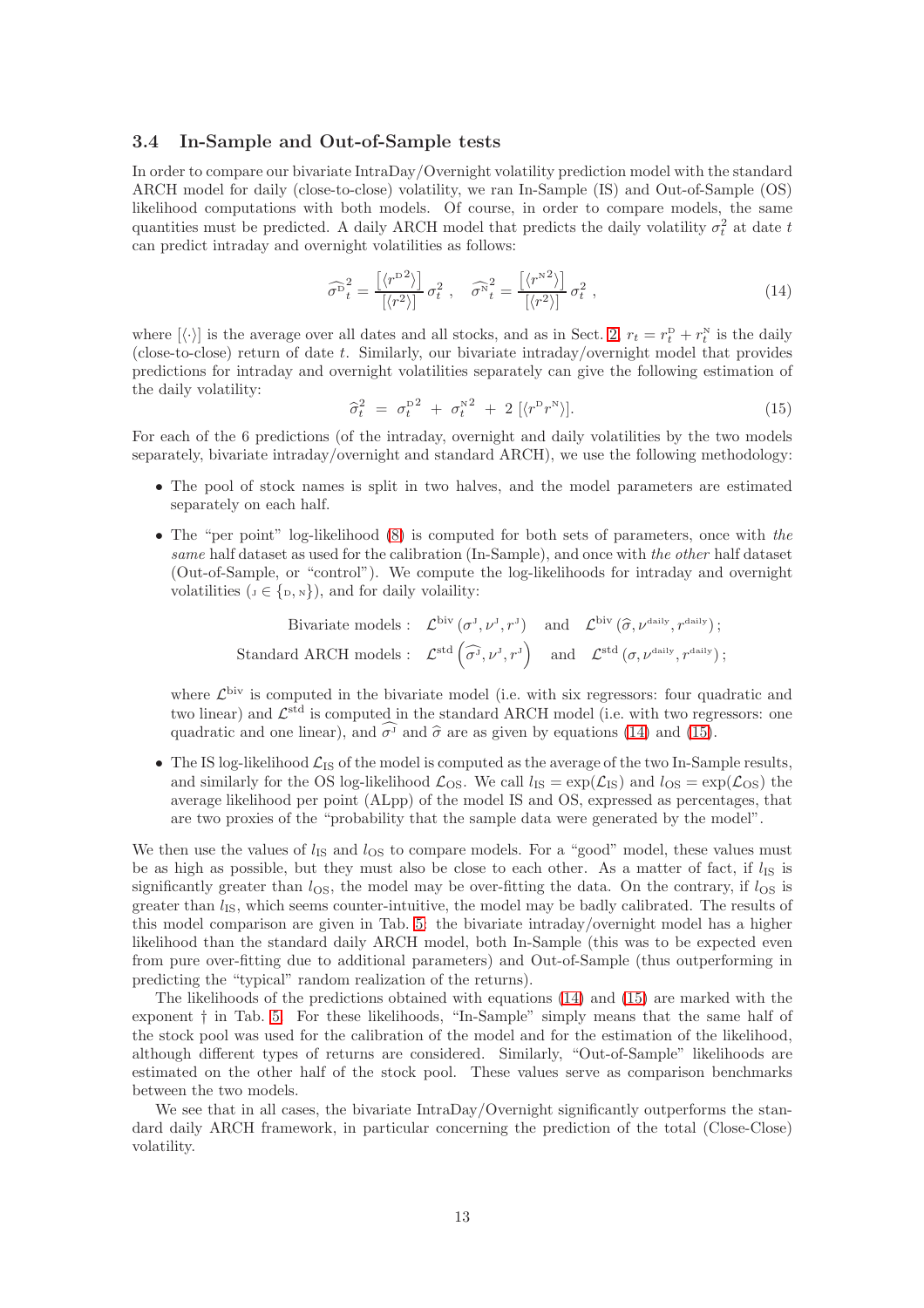| Prediction              |                       |                       |                       |                       | (daily)               |                       |  |
|-------------------------|-----------------------|-----------------------|-----------------------|-----------------------|-----------------------|-----------------------|--|
| ALpp $[\%]$             | $\iota_{\mathrm{IS}}$ | $\iota_{\mathrm{OS}}$ | $\iota$ <sub>IS</sub> | $\iota$ <sub>OS</sub> | $l_{\rm IS}$          | $\iota$ <sub>OS</sub> |  |
| Biv. IntraDay/Overnight | 44.423                | 44.418                | 50.839                | 50.826                | $45.512$ <sup>T</sup> | 45.509                |  |
| Standard ARCH           | $44.227$ <sup>*</sup> | $44.225^{\dagger}$    | $50.598$ <sup>t</sup> | $50.595^{\dagger}$    | 44.931                | 44.928                |  |

<span id="page-13-1"></span>Table 5: In-Sample and Out-of-Sample average per point likelihoods. Figures with † pertain to reconstructed volatilities Eqs. [\(14\)](#page-12-0) or [\(15\)](#page-12-1).

# <span id="page-13-0"></span>4 Conclusion and extension

The main message of this study is quite simple, and in fact to some extent expected: overnight and intraday returns are completely different statistical objects. The ARCH formalism, that allows one to decompose the volatility into an exogenous component and a feedback component, emphasizes this difference. The salient features are:

- While past intraday returns affect equally both the future intraday and overnight volatilities, past overnight returns have a weak effect on future intraday volatilities (except for the very next one) but impact substantially future overnight volatilities.
- The exogenous component of overnight volatilities is found to be close to zero, which means that the lion's share of overnight volatility comes from feedback effects.
- The residual kurtosis of returns (once the ARCH effects have been factored out) is small for intraday returns but infinite for overnight returns.
- The bivariate IntraDay/Overnight model significantly outperforms the standard ARCH framework based on daily returns for Out-of-Sample predictions.

Intuitively, a plausible picture for overnight returns is as follows: most overnights are news-less, in which case the overnight volatility is completely fixed by feedback effects, set by the influence of past returns themselves. Some (rare) overnights witness unexpected news releases, which lead to huge jumps, the amplitude of which could hardly have be guessed from the previous amplitude of the returns. This explains why these exogenous events contribute to residuals with such fat tails that the kurtosis diverge, and not to the baseline volatility that concerns the majority of news-less overnights.

Having decomposed the Close-Close return into an overnight and an intraday component, the next obvious step is to decompose the intraday return into higher frequency bins — say five minutes. We have investigated this problem as well, the results are reported in [\[3\]](#page-14-12). In a nutshell, we find that once the ARCH prediction of the intraday average volatility is factored out, we still identify a causal feedback from past five minute returns onto the volatility of the current bin. This feedback has again a leverage component and a quadratic (ARCH) component. The intraday leverage kernel is close to an exponential with a decay time of  $\approx 1$  hour. The intraday ARCH kernel, on the other hand, is still a power law, with an exponent that we find to be close to unity, in agreement with several studies in the literature concerning the intraday temporal correlations of volatility/activity see e.g.  $[15, 13, 18]$  $[15, 13, 18]$  $[15, 13, 18]$ , and, in the context of Hawkes processes,  $[1, 11]$  $[1, 11]$ . It would be very interesting to repeat the analysis of the companion paper [\[6\]](#page-14-3) on five minute returns and check whether there is also a dominance of the diagonal terms of the QARCH kernels over the off-diagonal ones, as we found for daily returns. This would suggest a microscopic interpretation of the ARCH feedback mechanism in terms of a Hawkes process for the trading activity.

Acknowledgements We thank S. Ciliberti, N. Cosson, L. Dao, C. Emako-Kazianou, S. Hardiman, F. Lillo and M. Potters for useful discussions. P. B. acknowledges financial support from Fondation Natixis (Paris).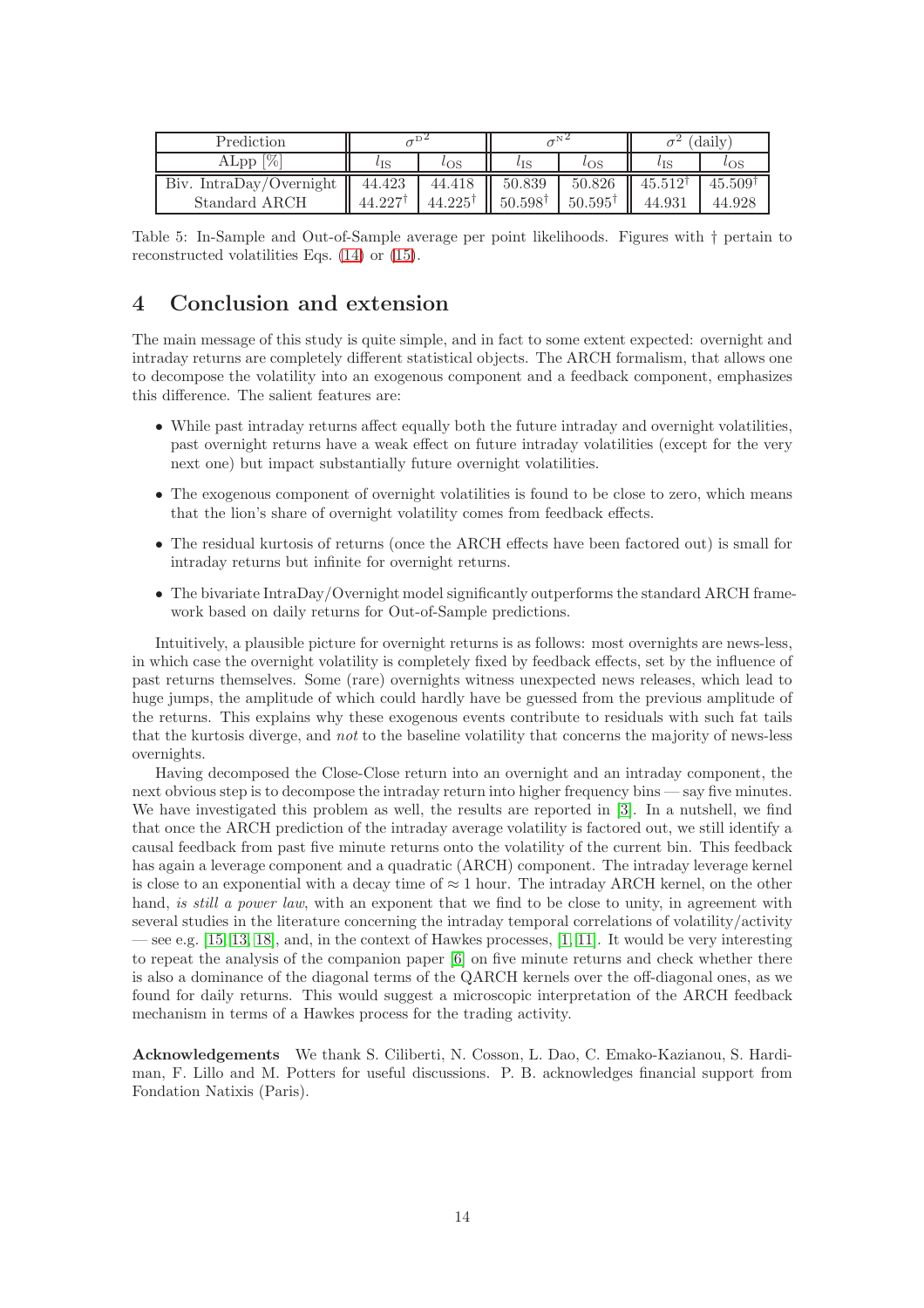# <span id="page-14-16"></span>References

- [1] E. Bacry, K. Dayri, and J.-F. Muzy. Non-parametric kernel estimation for symmetric Hawkes processes. Application to high frequency financial data. The European Physical Journal B, 85:1–12, 2012.
- <span id="page-14-2"></span>[2] R. T. Baillie, T. Bollerslev, and H. O. Mikkelsen. Fractionally integrated generalized autoregressive conditional heteroskedasticity. Journal of Econometrics, 74(1):3–30, 1996.
- <span id="page-14-12"></span>[3] P. Blanc. Modélisation de la volatilité des marchés financiers par une structure ARCH multifréquence. Master's thesis, Université de Paris VI Pierre et Marie Curie, Sep 2012. Available upon request.
- <span id="page-14-1"></span>[4] T. Bollerslev, R. F. Engle, and D. B. Nelson. *ARCH models*, pages 2959–3038. Volume 4 of Engle and McFadden [\[9\]](#page-14-18), 1994.
- <span id="page-14-7"></span>[5] L. Borland and J.-P. Bouchaud. On a multi-timescale statistical feedback model for volatility fluctuations. The Journal of Investment Strategies, 1(1):65–104, December 2011.
- <span id="page-14-3"></span>[6] R. Chicheportiche and J.-P. Bouchaud. The fine-structure of volatility feedback. arXiv preprint  $q$ -fin.ST/1206.2153, 2013. This issue (reference to be updated).
- <span id="page-14-11"></span><span id="page-14-0"></span>[7] N. Cosson. Analysis of realized and implied volatility after stock price jumps. Master's thesis, Université de Paris VI Pierre et Marie Curie, Jun 2013. Available upon request.
- [8] R. F. Engle. Autoregressive conditional heteroscedasticity with estimates of the variance of United Kingdom inflation. Econometrica: Journal of the Econometric Society, pages 987– 1007, 1982.
- <span id="page-14-18"></span>[9] R. F. Engle and D. L. McFadden, editors. Handbook of Econometrics, volume 4. Elsevier/North-Holland, Amsterdam, 1994.
- <span id="page-14-8"></span>[10] G. M. Gallo. Modelling the impact of overnight surprises on intra-daily volatility. Australian Economic Papers, 40(4):567–580, 2001.
- <span id="page-14-17"></span>[11] S. J. Hardiman, N. Bercot, and J.-P. Bouchaud. Critical reflexivity in financial markets: a Hawkes process analysis. arXiv preprint q-fin.ST/1302.1405, 2013.
- <span id="page-14-10"></span>[12] A. Joulin, A. Lefevre, D. Grunberg, and J.-P. Bouchaud. Stock price jumps: News and volume play a minor role. Wilmott Magazine, pages 1–7, September/October 2008.
- <span id="page-14-14"></span>[13] Y. Liu, P. Gopikrishnan, P. Cizeau, M. Meyer, C.-K. Peng, and H. E. Stanley. Statistical properties of the volatility of price fluctuations. Physical Review E, 60:1390–1400, Aug 1999.
- <span id="page-14-5"></span>[14] U. A. Müller, M. M. Dacorogna, R. D. Davé, R. B. Olsen, O. V. Pictet, and J. E. von Weizsäcker. Volatilities of different time resolutions  $-$  analyzing the dynamics of market components. Journal of Empirical Finance, 4(2):213–239, 1997.
- <span id="page-14-13"></span>[15] M. Potters, R. Cont, and J.-P. Bouchaud. Financial markets as adaptive systems. EPL (Europhysics Letters), 41(3):239, 1998.
- <span id="page-14-9"></span><span id="page-14-4"></span>[16] E. Sentana. Quadratic ARCH models. The Review of Economic Studies, 62(4):639, 1995.
- [17] I. Tsiakas. Overnight information and stochastic volatility: A study of European and US stock exchanges. Journal of Banking & Finance, 32(2):251–268, 2008.
- <span id="page-14-15"></span>[18] F. Wang, K. Yamasaki, S. Havlin, and H. E. Stanley. Scaling and memory of intraday volatility return intervals in stock markets. Physical Review E, 73(2):026117, 2006.
- <span id="page-14-6"></span>[19] G. Zumbach and P. Lynch. Heterogeneous volatility cascade in financial markets. Physica A: Statistical Mechanics and its Applications, 298(3-4):521–529, 2001.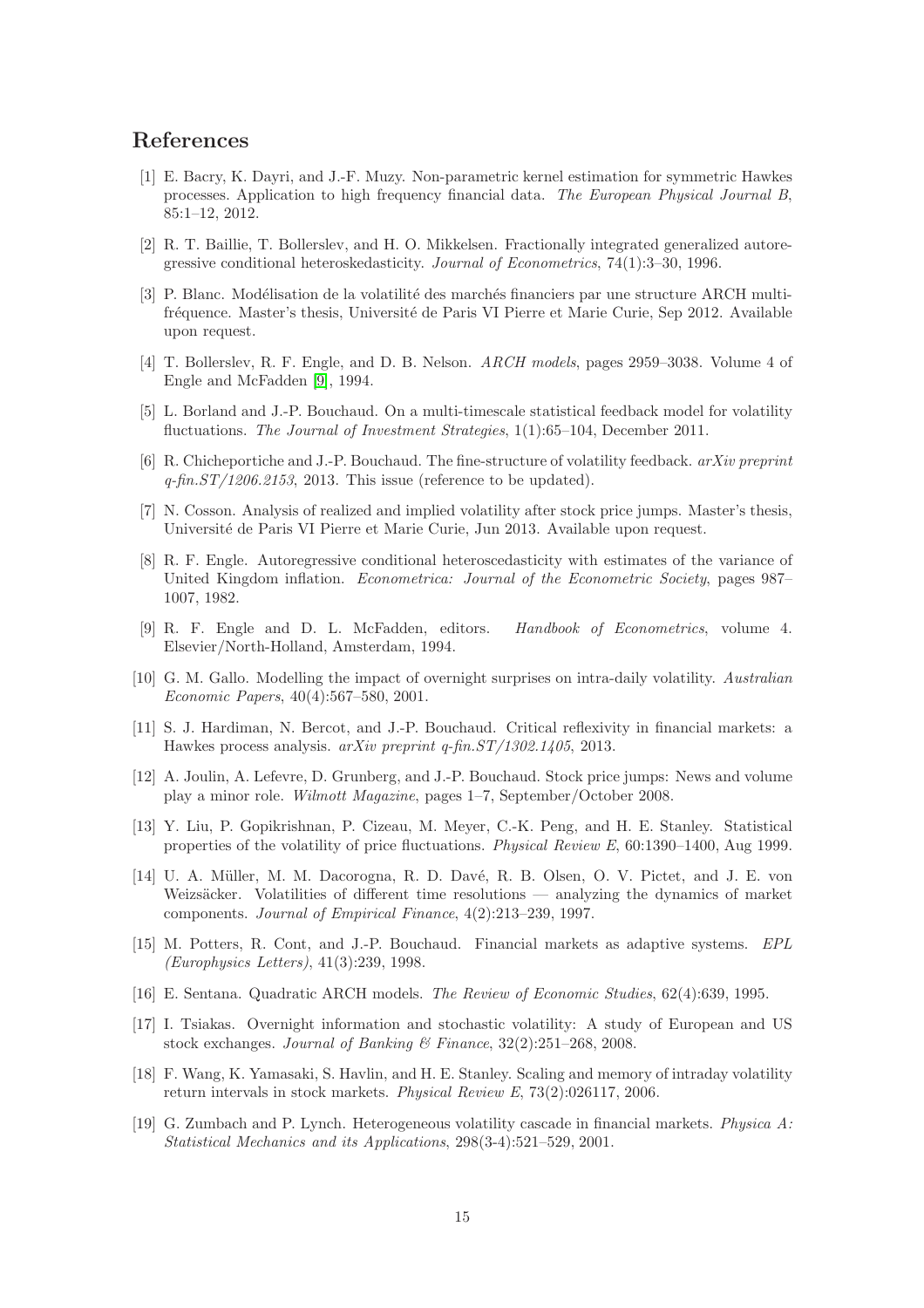# <span id="page-15-0"></span>A Non-negative volatility conditions

In this appendix, we study the mathematical validity of our volatility regression model. The first obvious condition is that the model is stable, which leads to the condition [\(13\)](#page-10-1) in the text above. This criterion is indeed obeyed by the kernels calibrated on empirical results. Secondly, the volatility must remain positive, which is not a priori guaranteed with multiple kernels associated to signed regressors. We now establish a set of sufficient conditions on the feedback kernels to obtain non-negative volatility processes.

#### A.1 One correlation feedback kernel, no leverage coefficients

We consider first the simpler model for daily volatility, without linear regression coefficients:

$$
\sigma_t^2 = s^2 + \sum_{\tau=1}^q K^{\text{DD}\to}(\tau) r_{t-\tau}^{\text{D}} + \sum_{\tau=1}^q K^{\text{NN}\to}(\tau) r_{t-\tau}^{\text{N}} + 2 \sum_{\tau=1}^q K^{\text{ND}\to}(\tau) r_{t-\tau}^{\text{D}} r_{t-\tau}^{\text{N}}.
$$

This modification of the standard ARCH model can lead to negative volatilities if (at least) one term in the last sum takes large negative values. This issue can be studied more precisely with the matrix form of the model:

$$
\sigma_t^2 = s^2 + R_t^{\dagger} K R_t,
$$

with

$$
K = \begin{pmatrix} K^{\text{DD}\rightarrow}(1) & & & K^{\text{ND}\rightarrow}(1) & & \\ & \ddots & & & \ddots & \\ & & K^{\text{DD}\rightarrow}(q) & & & K^{\text{ND}\rightarrow}(q) \\ & & \ddots & & & \ddots & \\ & & & K^{\text{ND}\rightarrow}(q) & & & K^{\text{NN}\rightarrow}(q) \end{pmatrix} , \quad R_t = \begin{pmatrix} r_{t-1}^{\text{D}} \\ \vdots \\ r_{t-q}^{\text{D}} \\ r_{t-1}^{\text{N}} \\ \vdots \\ r_{t-q}^{\text{N}} \end{pmatrix} ,
$$

and where  $K^{\text{DD}\to}$  and  $K^{\text{NN}\to}$  coefficients are assumed to be all positive (which is the case empirically). This formula highlights the fact that the volatility remains positive as soon as the symmetric matrix  $K$  is positive semidefinite. We now determine a sufficient and necessary condition under which  $K$  has negative eigenvalues. The characteristic polynomial of  $K$  is

$$
\chi_K(X) = \prod_{\tau=1}^q \left[ (K^{\text{DD}\to}(\tau) - X)(K^{\text{NN}\to}(\tau) - X) - K^{\text{ND}\to}(\tau)^2 \right],
$$

and the eigenvalues of K are the zeroes of  $\chi_K(X)$ , solutions  $\chi_K(\lambda) = 0$ , i.e. such that

$$
\lambda^2 - (K^{\text{DD}\to}(\tau) + K^{\text{NN}\to}(\tau))\lambda + K^{\text{DD}\to}(\tau)K^{\text{NN}\to}(\tau) - K^{\text{ND}\to}(\tau)^2 = 0.
$$

Hence, K has at least one negative eigenvalue iff  $\exists \tau \in \{1, \ldots, q\}$  s.t.

$$
K^{\text{DD}\to}(\tau)+K^{\text{NN}\to}(\tau)-\sqrt{(K^{\text{DD}\to}(\tau)-K^{\text{NN}\to}(\tau))^2+4K^{\text{ND}\to}(\tau)^2}<0,
$$

and finally,

<span id="page-15-1"></span>K is positive semidefinite 
$$
\Leftrightarrow \forall \tau \in \{1, ..., q\}, \quad K^{\text{ND}\to}(\tau)^2 \le K^{\text{DD}\to}(\tau)K^{\text{NN}\to}(\tau).
$$
 (16)

When the quadratic kernel K is positive semidefinite,  $\sigma_t^2$  remains positive for all t. For example, in the standard ARCH model, the inequality is saturated for all  $\tau$  by construction, and the condition [\(16\)](#page-15-1) is satisfied.

The positive semi-definiteness of  $K$ , equivalent to

$$
\forall v = (v_1^{\mathrm{D}}, \dots, v_q^{\mathrm{D}}, v_1^{\mathrm{N}}, \dots, v_q^{\mathrm{N}})^{\dagger} \in \mathbb{R}^{2q}, \quad v^{\dagger} K v \geq 0,
$$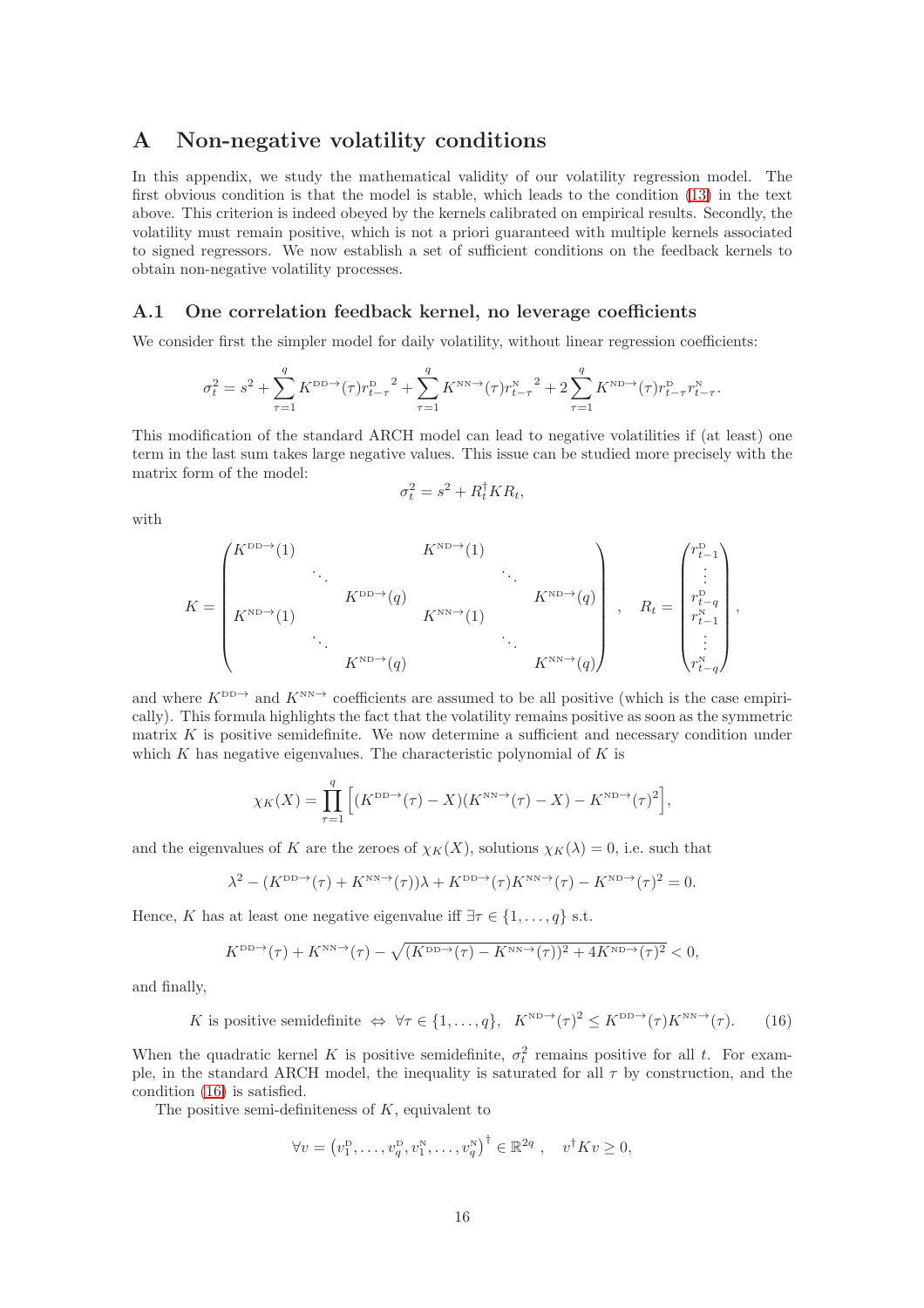is ensured by the *sufficient* condition that every term in the development of the quadratic form is positive:

 $K$  is positive semidefinite

$$
\Leftarrow \forall v, \ \forall \tau \in \{1, ..., q\}, \quad K^{\text{DD}\to}(\tau)v_{\tau}^{\text{D2}} + K^{\text{NN}\to}(\tau)v_{\tau}^{\text{N2}} + 2K^{\text{ND}\to}(\tau)v_{\tau}^{\text{D}}v_{\tau}^{\text{N}} \ge 0
$$
  

$$
\Leftarrow \forall v, \ \forall \tau \in \{1, ..., q\}, \quad |K^{\text{ND}\to}(\tau)v_{\tau}^{\text{D}}v_{\tau}^{\text{N}}| \le \frac{1}{2}(K^{\text{DD}\to}(\tau)v_{\tau}^{\text{D2}} + K^{\text{NN}\to}(\tau)v_{\tau}^{\text{N2}})
$$
  

$$
\Leftarrow \forall \tau \in \{1, ..., q\}, \quad |K^{\text{ND}\to}(\tau)| \le \sqrt{K^{\text{DD}\to}(\tau)K^{\text{NN}\to}(\tau)}
$$

Although more stringent a priori, this " $\tau$  by  $\tau$ " condition resumes, in this particular case, to the necessary and sufficient criterion [\(16\)](#page-15-1). In the next subsection, we use the same method to obtain a sufficient condition for the semi-definiteness of  $K$  in the more complicated case with two correlation feedback kernels.

#### <span id="page-16-0"></span>A.2 Two correlation feedback kernels, no leverage coefficients

With an additional feedback function  $K^{DN\to}$  and a coefficient  $K^{NN\to}(0)$  corresponding to the  $\tau = 0$ term in the  $r^{N^2}$  sum, the model is

$$
\sigma_t^2 = s^2 + \sum_{\tau=1}^q K^{\text{DD}\to}(\tau) r_{t-\tau}^{\text{D}}^2 + \sum_{\tau=0}^q K^{\text{NN}\to}(\tau) r_{t-\tau}^{\text{N}}^2 + 2 \sum_{\tau=1}^q K^{\text{ND}\to}(\tau) r_{t-\tau}^{\text{D}} r_{t-\tau}^{\text{N}} + 2 \sum_{\tau=1}^q K^{\text{DN}\to}(\tau) r_{t-\tau}^{\text{D}} r_{t-\tau}^{\text{N}} + 1,
$$

or  $\sigma_t^2 = s^2 + R_t^{\dagger} K R_t$ , with  $K \in \mathbb{R}^{(2q+1)\times(2q+1)}$ ,  $R_t \in \mathbb{R}^{(2q+1)}$  defined by

$$
K = \begin{pmatrix} K^{\text{DD}\to}(1) & K^{\text{DD}\to}(1) & K^{\text{ND}\to}(1) & & & & \\ & \ddots & & & & \ddots & & \\ K^{\text{DD}\to}(q) & & & & K^{\text{DN}\to}(q) & K^{\text{ND}\to}(q) \\ K^{\text{ND}\to}(1) & & & & & K^{\text{NN}\to}(1) \\ & & \ddots & & & & K^{\text{NN}\to}(1) \\ & & & & K^{\text{NN}\to}(q) & & & \\ & & & & & K^{\text{NN}\to}(q) & & \\ & & & & & & K^{\text{NN}\to}(q) & & \\ & & & & & & K^{\text{NN}\to}(q) & & \\ & & & & & & K^{\text{NN}\to}(q) & & \\ & & & & & & K^{\text{NN}\to}(q) & & \\ & & & & & & K^{\text{NN}\to}(q) & & \\ & & & & & & K^{\text{NN}\to}(q) & & \\ & & & & & & K^{\text{NN}\to}(q) & & \\ & & & & & & & K^{\text{NN}\to}(q) & & \\ & & & & & & & K^{\text{NN}\to}(q) & & \\ & & & & & & & K^{\text{NN}\to}(q) & & \\ & & & & & & & K^{\text{NN}\to}(q) & & \\ & & & & & & & K^{\text{NN}\to}(q) & & \\ & & & & & & & K^{\text{NN}\to}(q) & & \\ & & & & & & & K^{\text{NN}\to}(q) & & \\ & & & & & & & K^{\text{NN}\to}(q) & & \\ & & & & & & & K^{\text{NN}\to}(q) & & \\ & & & & & & & K^{\text{NN}\to}(q) & & \\ & & & & & & & K^{\text{NN}\to}(q) & & \\ & & & & & & & K^{\text{NN}\to}(q) & & \\ & & & & & & & K^{\text{NN}\to}(q) & & \\ & & & & & & & K^{\text{NN}\to}(q) & & \\ & & & & & & & K^{\text{NN}\to}(q) & & \\ & & & & & & & K^{\text{NN}\to}(q) & & \\ & & & & & & & K^{\text{NN}\to}(q) & & \\ & & & & & & & K^{\text{NN}\to}(q) & & \\ & & & & & & & & K^{\text{NN}\to}(q) & & \\ & & & & & & & & K^{\text{NN}\to}(q) & & \\ & & & & & & & & K
$$

The positive-semidefiniteness of K is harder to characterize directly, so we use the " $\tau$  by  $\tau$ " method to find a criterion for a sufficient condition. For any  $\beta \in ]0,1[$  and any vector  $v =$  $(v_1^D,\ldots,v_q^D,v_0^N,v_1^N,\ldots,v_q^N)^\dagger \in \mathbb{R}^{(2q+1)}$ , the quadratic form  $v^\dagger K v$  is decomposed as follows:

$$
v^{\dagger} K v = K^{\text{NN}} \rightarrow (0) v_0^{\text{N}^2} + \sum_{\tau=1}^q \left[ K^{\text{DD}} \rightarrow (\tau) v_\tau^{\text{D}^2} + K^{\text{NN}} \rightarrow (\tau) v_\tau^{\text{N}^2} + 2 K^{\text{ND}} \rightarrow (\tau) v_\tau^{\text{D}} v_\tau^{\text{N}} + 2 K^{\text{DN}} \rightarrow (\tau) v_\tau^{\text{D}} v_{\tau-1}^{\text{N}} \right]
$$
  
\n
$$
= \beta K^{\text{NN}} \rightarrow (0) v_0^{\text{N}^2} + (1 - \beta) K^{\text{NN}} \rightarrow (q) v_q^{\text{N}^2}
$$
  
\n
$$
+ \sum_{\tau=1}^q \left[ \beta K^{\text{NN}} \rightarrow (\tau) v_\tau^{\text{N}^2} + (1 - \beta) K^{\text{NN}} \rightarrow (\tau - 1) v_{\tau-1}^{\text{N}} \right]^2
$$
  
\n
$$
+ K^{\text{DD}} \rightarrow (\tau) v_\tau^{\text{D}^2} + 2 K^{\text{ND}} \rightarrow (\tau) v_\tau^{\text{D}} v_\tau^{\text{N}} + 2 K^{\text{DN}} \rightarrow (\tau) v_\tau^{\text{D}} v_{\tau-1}^{\text{N}} \right],
$$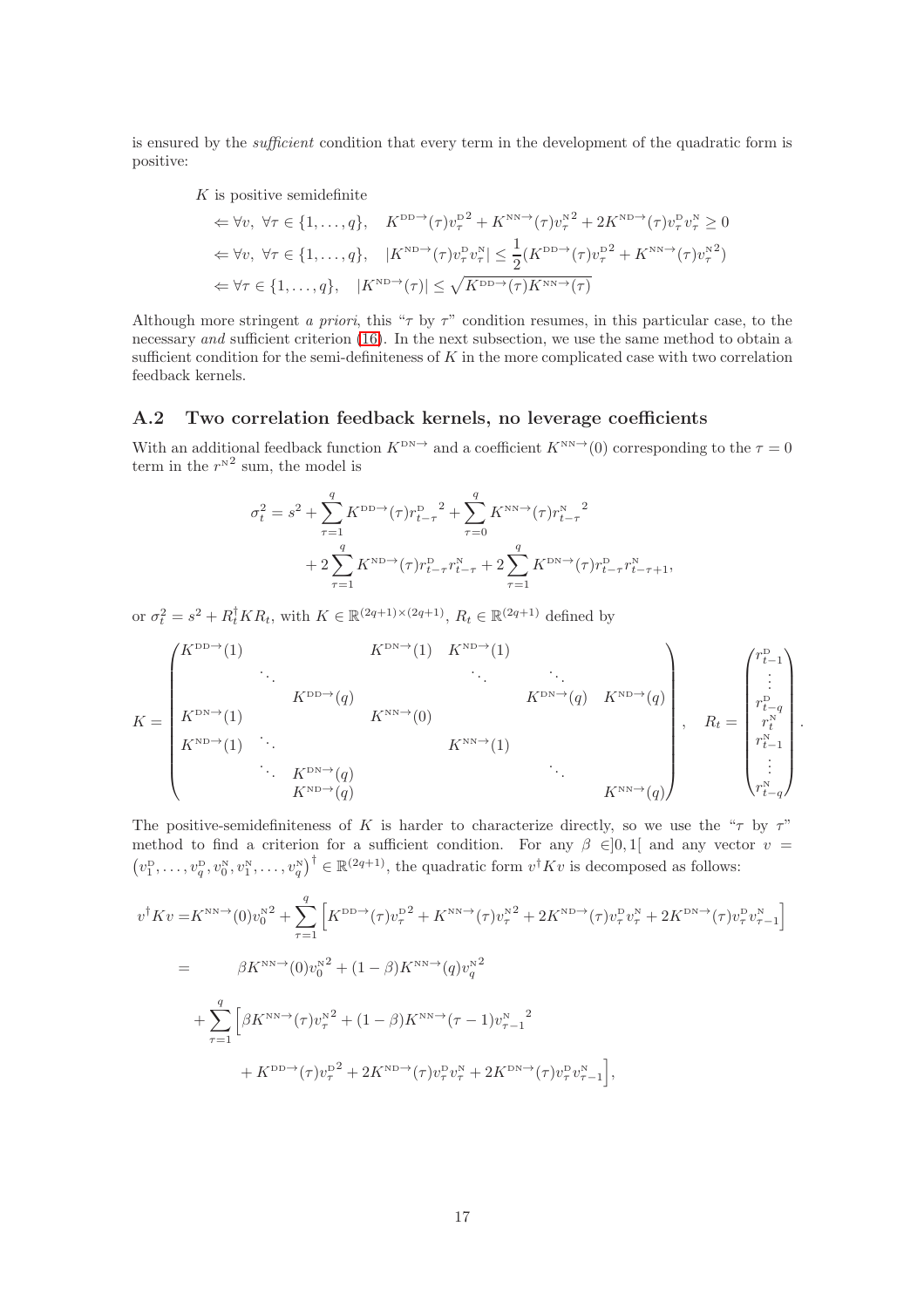and clearly, a sufficient condition for the sum to be non-negative is that each term is non-negative:

 $\forall t, \sigma_t^2 \geq 0 \Leftarrow K$  is positive semidefinite

$$
\Leftarrow \exists \beta \in ]0,1[ \ , \ \forall v = (v_1^{\text{D}}, \ldots, v_q^{\text{D}}, v_0^{\text{N}}, v_1^{\text{N}}, \ldots, v_q^{\text{N}})^{\dagger} \in \mathbb{R}^{(2q+1)}, \forall \tau \in \{1, \ldots, q\},
$$
  
\n
$$
0 \leq \beta K^{\text{NN}} \rightarrow (\tau) v_\tau^{\text{N}^2} + (1-\beta) K^{\text{NN}} \rightarrow (\tau - 1) v_{\tau - 1}^{\text{N}^2}
$$
  
\n
$$
+ K^{\text{DD}} \rightarrow (\tau) v_\tau^{\text{D}^2} + 2 K^{\text{ND}} \rightarrow (\tau) v_\tau^{\text{D}} v_\tau^{\text{N}} + 2 K^{\text{DN}} \rightarrow (\tau) v_\tau^{\text{D}} v_{\tau - 1}^{\text{N}}
$$
  
\n
$$
\Leftarrow \exists \beta, \ \forall v, \ \forall \tau \in \{1, \ldots, q\}, \quad \exists \alpha_\tau \in [0, 1],
$$
  
\n•  $|K^{\text{ND}} \rightarrow (\tau) v_\tau^{\text{D}} v_\tau^{\text{N}}| \leq \frac{1}{2} \Big( \alpha_\tau K^{\text{DD}} \rightarrow (\tau) v_\tau^{\text{D}^2} + \beta K^{\text{NN}} \rightarrow (\tau) v_\tau^{\text{N}^2} \Big)$   
\n•  $|K^{\text{DN}} \rightarrow (\tau) v_\tau^{\text{D}} v_{\tau - 1}^{\text{N}}| \leq \frac{1}{2} \Big( (1 - \alpha_\tau) K^{\text{DD}} \rightarrow (\tau) v_\tau^{\text{D}^2} + (1 - \beta) K^{\text{NN}} \rightarrow (\tau - 1) v_{\tau - 1}^{\text{N}^2} \Big)$   
\n
$$
\Leftarrow \exists \beta, \ \forall \tau \in \{1, \ldots, q\}, \quad \exists \alpha_\tau \in [0, 1],
$$
  
\n•  $K^{\text{ND}} \rightarrow (\tau)^2 \leq \beta \ \alpha_\tau K^{\text{DD}} \rightarrow (\tau) K^{\text{NN}} \rightarrow (\tau)$   
\n•  $K^{\text{DN}} \rightarrow (\tau)^2 \leq (1 - \beta)(1 - \alpha_\tau) K^{\text{DD}} \rightarrow (\tau) K^{\text{$ 

The last condition is equivalent to a simpler one, with  $\alpha_{\tau}$  saturating one of the two inequalities: denoting  $\delta^{(nn)}(\tau) = K^{NN} \rightarrow (\tau)/K^{NN} \rightarrow (\tau - 1)$  and  $\delta^{(nd)}(\tau) = K^{DN} \rightarrow (\tau)/K^{ND} \rightarrow (\tau)$ , K is positive semidefinite if (but not only if),  $\exists \beta \in ]0,1[, \forall \tau \in \{1,\ldots,q\},\$ 

$$
\mathcal{M}(\beta,\tau) \equiv \max \left\{ \frac{\beta \delta^{(\text{nn})}(\tau)}{1-\beta} \left( \frac{(1-\beta)K^{\text{DD}\rightarrow}(\tau)K^{\text{NN}\rightarrow}(\tau-1)}{K^{\text{ND}\rightarrow}(\tau)^2} - \delta^{(\text{nd})}(\tau)^2 \right) ,\right. \\ \left. \frac{1-\beta}{\beta \delta^{(\text{nn})}(\tau)} \left( \frac{\beta K^{\text{DD}\rightarrow}(\tau)K^{\text{NN}\rightarrow}(\tau)}{K^{\text{DN}\rightarrow}(\tau)^2} - \frac{1}{\delta^{(\text{nd})}(\tau)^2} \right) \right\}
$$

is larger than one, yielding the following a.s. positive volatility criterion:

$$
\forall t, \ \sigma_t^2 \ge 0 \Leftarrow 1 \le \sup_{\beta \in ]0,1[} \min_{1 \le \tau \le q} \mathcal{M}(\beta, \tau).
$$

#### <span id="page-17-0"></span>A.3 With leverage coefficients

We now add leverage terms to the volatility equation:

$$
\sigma_t^2 = s^2 + R_t^{\dagger} K R_t + R_t^{\dagger} L = \widetilde{R}_t^{\dagger} M \widetilde{R}_t,
$$

with

$$
M = \begin{pmatrix} K & \frac{1}{2}L \\ \frac{1}{2}L^{\dagger} & s^2 \end{pmatrix},
$$

and appropriate vectors  $R_t, L_t, \widetilde{R}_t$ . It is easy to show that, assuming a positive definite K,

M is positive semidefinite  $\Leftrightarrow L^{\dagger}K^{-1}L \leq 4s^2$  $(17)$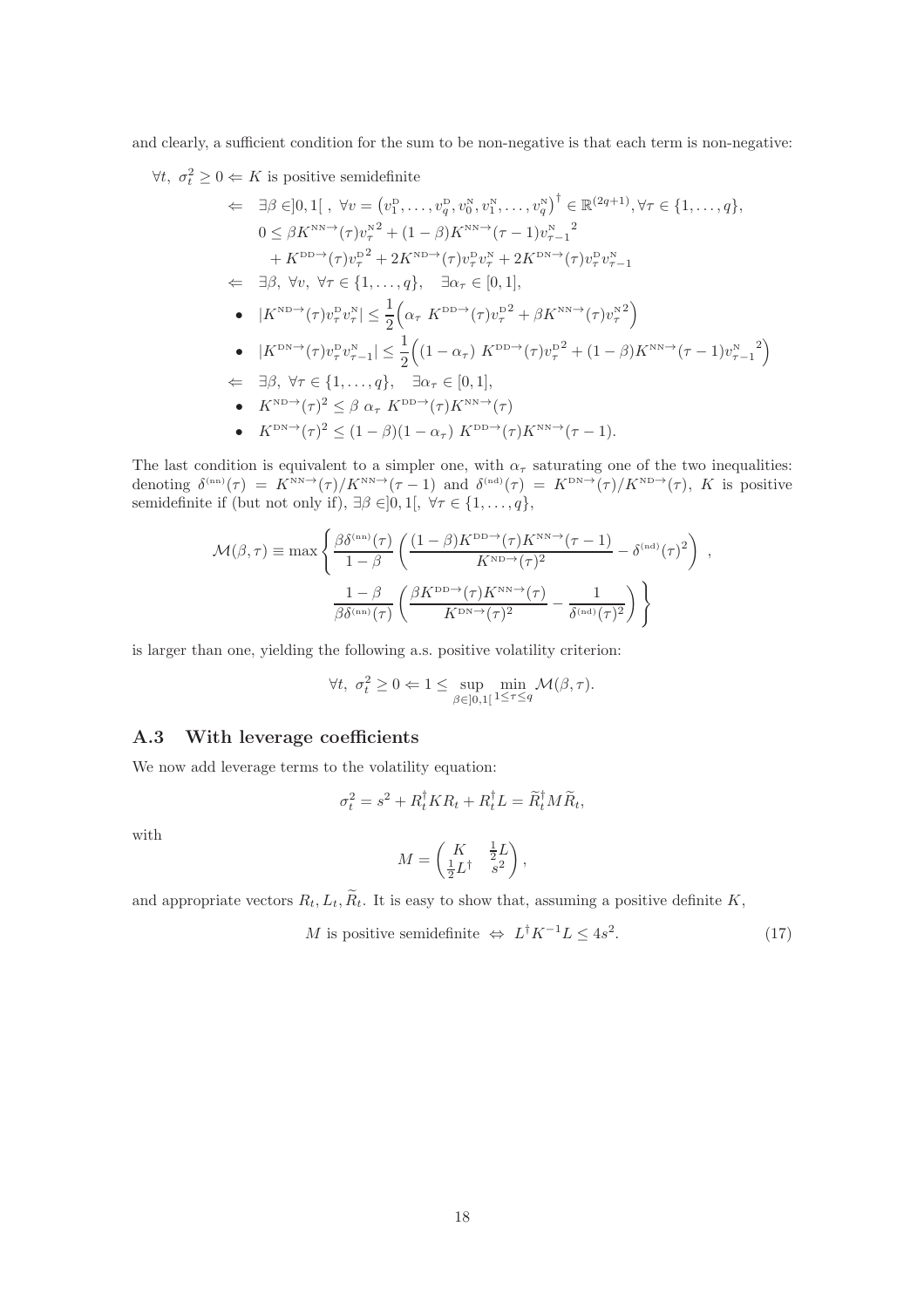# <span id="page-18-0"></span>B Universality assumption

To obtain a better convergence of the parameters of the model, the estimates are averaged over a pool of 280 US stocks. The validity of this method lies on the assumption that the model is approximately universal, i.e. that the values of its coefficients do not vary significantly among stocks.

We check that this assumption is relevant by splitting the stock pool in two halves and running the estimation of the model on the two halves independently. We obtain a set  $\Theta_1 \in \mathbb{R}^{17}$  of coefficients calibrated on the first half and a set  $\Theta_2 \in \mathbb{R}^{17}$  on the second half (each set contains 17 parameters, three for each of the four K kernels, two for each of the two L kernels, plus  $\nu$ ).

If the (normalized) returns series for each stock were independent realizations of the same process, the differences between the coefficients of the two half stockpools would be explained by statistical noise only. To quantify how close the observed differences are to statistical noise, we run a series of Wald tests and study the obtained p-values. We test  $H_0 = \{f(\Theta) = 0\}$  against  $H_1 = \{f(\Theta) \neq 0\}$ , where  $\Theta = (\Theta_1, \Theta_2) \in \mathbb{R}^{34}$ ,  $f(\Theta) = \Theta_1 - \Theta_2$ ,  $f: \mathbb{R}^{34} \mapsto \mathbb{R}^{17}$ , by comparing the statistic

$$
\Xi_n = n f(\Theta)^{\dagger} \Sigma(\Theta)^{-1} f(\Theta), \quad \text{with} \quad \Sigma(\Theta) = \frac{\partial f}{\partial \Theta}(\Theta) I(\Theta)^{-1} \left(\frac{\partial f}{\partial \Theta}(\Theta)\right)^{\dagger}, \tag{18}
$$

to the quantiles of a  $\chi^2$  variable, where  $n = \frac{1}{2} \times 280 \times 2515$  is the sample size for each half stockpool, I(Θ) is the Fisher Information matrix of the model and  $\frac{\partial f}{\partial \Theta}$  is the Jacobian matrix of  $f(\Theta)$ .

For intraday volatility, the p-value is close to zero if all the 17 coefficients are included, but becomes very high (p-val = 12.3%) if we exclude  $\alpha^{NN\to D}$  from the test. One can conclude that all the parameters but  $\alpha^{NN\to D}$  can be considered universal, with a high significance level of 10%. It is not surprising that at least one coefficient varies slightly among stocks (it would indeed be a huge discovery to find that 280 US stocks can be considered as identically distributed!).

In the case of overnight volatility, we first test the universality of the parameters in  $K^{\text{DD}\to\text{N}}$ and  $K^{\text{NN}\to\text{N}}$ , for which the constraint  $s^{\text{N}2}=0$  is included in the estimation. We then test the other 11 parameters for universality. Once again, a few of them  $(g_p^{ND\to N}, \alpha^{NN\to N} \text{ and } \omega_p^{NN\to N})$  must be excluded from the tests to obtain acceptable p-values. We then obtain p-val  $= 1\%$  for the first test and  $p$ -val = 7.5% for the second.

It is then natural to wonder whether the four coefficients that cannot be considered as statistically universal differ significantly in relative values. That is why we compute a second comparison criterion: for a pair  $(c^{(1)}, c^{(2)})$  of coefficients estimated on the first and second half stockpools respectively, we compute the relative difference, defined as:

$$
\frac{|c^{(1)} - c^{(2)}|}{\max\{|c^{(1)}|, |c^{(2)}|\}}.
$$

The values of this criterion are summarized in Tabs. [6,](#page-19-0)[7.](#page-19-1) The first observation is that no relative difference exceeds 50% (except for three of the ill-determined  $\omega_{\rm p}$ ) which indicates that the signs and orders of magnitude of the coefficients of the model are invariant among stocks. The coefficients for which the relative difference is high but the statistical one is low do not contradict the universality assumption: the ML estimation would need a larger dataset to determine them with precision, and the difference between the two halves can be interpreted as statistical noise.

Three of the four "non-universal" coefficients,  $\alpha^{NN\to D}$ ,  $g_p^{ND\to N}$  and  $\omega_p^{NN\to N}$  also show a significant relative difference between the two stockpools (above 10%). These are thus the only coefficients of the model for which averaging over all stocks is in principle not well-justified, and for which the confidence intervals given in Sect. [3.1](#page-7-4) should be larger. However, these variations do not impact the global shapes of the corresponding kernels in a major way, and our qualitative comments on the feedback of past returns on future intraday and overnight volatilities are still valid.

The results of this section indicate that most coefficients of the model are compatible with the assumption of universality. Although some coefficients do show slight variations, our stock aggregation method (with proper normalization, as presented in Sect. [2.3\)](#page-4-2) is reasonable.